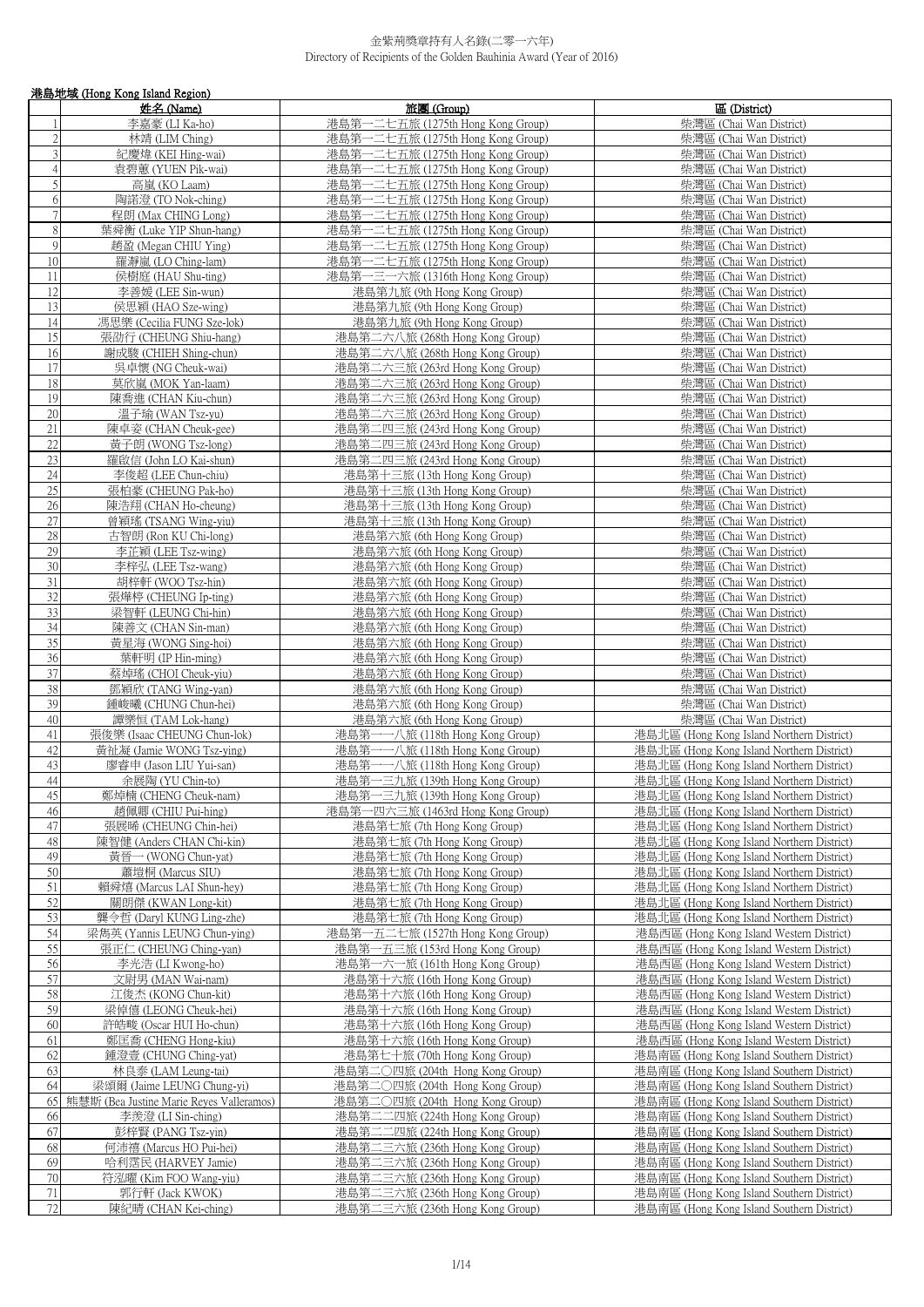|            | 姓名 (Name)                                          | 旅團 (Group)                                                                    | 區 (District)                                                              |
|------------|----------------------------------------------------|-------------------------------------------------------------------------------|---------------------------------------------------------------------------|
| 73         | 黃怡亨 (Henry WONG Yi-heng)                           | 港島第二三六旅 (236th Hong Kong Group)                                               | 港島南區 (Hong Kong Island Southern District)                                 |
| 74         | 黃晞哲 (Andies WONG)                                  | 港島第二三六旅 (236th Hong Kong Group)                                               | 港島南區 (Hong Kong Island Southern District)                                 |
| 75         | 趙焯嵐 (CHIU Cheuk-laam)                              | 港島第二三六旅 (236th Hong Kong Group)                                               | 港島南區 (Hong Kong Island Southern District)                                 |
| 76<br>77   | 鄧悅彤 (Annie TANG)                                   | 港島第二三六旅 (236th Hong Kong Group)<br>港島第二三六旅 (236th Hong Kong Group)            | 港島南區 (Hong Kong Island Southern District)                                 |
| 78         | 鄭浚灝 (CHENG Tsun-ho)<br>李雋瑋 (LEE Chun-wai)          | 港島第一三六八旅 (1368th Hong Kong Group)                                             | 港島南區 (Hong Kong Island Southern District)<br>筲箕灣區 (Shau Kei Wan District) |
| 79         | 陳滙嘉 (Celine CHAN Hui-ka)                           | 港島第一三六八旅 (1368th Hong Kong Group)                                             | 筲箕灣區 (Shau Kei Wan District)                                              |
| 80         | 龔詠瑤 (KUNG Wing-yiu)                                | 港島第一三六八旅 (1368th Hong Kong Group)                                             | 筲箕灣區 (Shau Kei Wan District)                                              |
| $81\,$     | 王學謙 (WONG Hok-him)                                 | 港島第二四二旅 (242nd Hong Kong Group)                                               | 筲箕灣區 (Shau Kei Wan District)                                              |
| 82         | 何啟源 (HO Kai-yuen)                                  | 港島第二四二旅 (242nd Hong Kong Group)                                               | 筲箕灣區 (Shau Kei Wan District)                                              |
| 83         | 孫名建 (SUN Ming-kin)                                 | 港島第二四二旅 (242nd Hong Kong Group)                                               | 筲箕灣區 (Shau Kei Wan District)                                              |
| 84         | 梁芊嵐 (LEUNG Chin-laam)                              | 港島第二四二旅 (242nd Hong Kong Group)                                               | 筲箕灣區 (Shau Kei Wan District)                                              |
| 85<br>86   | 黃振銘 (WONG Chun-ming)<br>蔡子晴 (CHOI Tsz-ching)       | 港島第二四二旅 (242nd Hong Kong Group)<br>港島第二四二旅 (242nd Hong Kong Group)            | 筲箕灣區 (Shau Kei Wan District)<br>筲箕灣區 (Shau Kei Wan District)              |
| 87         | 鄭丞希 (CHENG Sing-hei)                               | 港島第二四二旅 (242nd Hong Kong Group)                                               | 筲箕灣區 (Shau Kei Wan District)                                              |
| 88         | 鄭凱藍 (CHENG Hoi-nam)                                | 港島第二四二旅 (242nd Hong Kong Group)                                               | 筲箕灣區 (Shau Kei Wan District)                                              |
| 89         | 黎宗怡 (LAI Chung-yee)                                | 港島第二四二旅 (242nd Hong Kong Group)                                               | 筲箕灣區 (Shau Kei Wan District)                                              |
| 90         | 蕭文傑 (SIU Man-kit)                                  | 港島第二四二旅 (242nd Hong Kong Group)                                               | 筲箕灣區 (Shau Kei Wan District)                                              |
| 91         | 朱雯晴 (Carrie CHU Man-ching)                         | 港島第八十二旅 (82nd Hong Kong Group)                                                | 筲箕灣區 (Shau Kei Wan District)                                              |
| 92         | 李曉晴 (LI Hiu-ching)                                 | 港島第八十二旅 (82nd Hong Kong Group)                                                | 筲箕灣區 (Shau Kei Wan District)                                              |
| 93<br>94   | 林潤泉 (Richard LAM Yun-chuen)<br>唐永志 (TONG Wing-chi) | 港島第八十六旅 (86th Hong Kong Group)                                                | 筲箕灣區 (Shau Kei Wan District)                                              |
| 95         | 梁子華 (LEUNG Tsz-wa)                                 | 港島第八十六旅 (86th Hong Kong Group)<br>港島第八十六旅 (86th Hong Kong Group)              | 筲箕灣區 (Shau Kei Wan District)<br>筲箕灣區 (Shau Kei Wan District)              |
| 96         | 陳仕權 (Allen CHAN Shi-kuen)                          | 港島第八十六旅 (86th Hong Kong Group)                                                | 筲箕灣區 (Shau Kei Wan District)                                              |
| 97         | 鄭仲宏 (CHENG Chung-wang)                             | 港島第八十六旅 (86th Hong Kong Group)                                                | 筲箕灣區 (Shau Kei Wan District)                                              |
| 98         | 李加琪 (LEE Ka-ki)                                    | 港島第一一五五旅 (1155th Hong Kong Group)                                             | 維多利亞城區 (Victoria District)                                                |
| 99         | 李灝 (Charles LI Ho)                                 | 港島第-<br>一一五五旅 (1155th Hong Kong Group)                                        | 維多利亞城區 (Victoria District)                                                |
| 100        | 胡啟剛 (WU Kai-kong)                                  | 港島第<br>-一五五旅 (1155th Hong Kong Group)                                         | 維多利亞城區 (Victoria District)                                                |
| 101        | 胡澧言 (WU Lai-vin)                                   | 港島第<br>一五五旅 (1155th Hong Kong Group)                                          | 維多利亞城區 (Victoria District)                                                |
| 102<br>103 | 張悅心 (CHEUNG Yuet-sum)<br>梁巧怡 (LEUNG Hau-yi)        | 港島第-<br>一五五旅 (1155th Hong Kong Group)<br>港島第<br>-五五旅 (1155th Hong Kong Group) | 維多利亞城區 (Victoria District)<br>維多利亞城區 (Victoria District)                  |
| 104        | 郭軍浩 (KWOK Kwan-ho)                                 | 港島第<br>一一五五旅 (1155th Hong Kong Group)                                         | 維多利亞城區 (Victoria District)                                                |
| 105        | 陳浩昇 (CHAN Ho-sing)                                 | 港島第-<br>一五五旅 (1155th Hong Kong Group)                                         | 維多利亞城區 (Victoria District)                                                |
| 106        | 鄭洛謙 (CHENG Lok-him)                                | 港島第<br>一五五旅 (1155th Hong Kong Group)                                          | 維多利亞城區 (Victoria District)                                                |
| 107        | 鄭曉琳 (CHENG Hiu-lam)                                | 港島第-<br>---五五旅 (1155th Hong Kong Group)                                       | 維多利亞城區 (Victoria District)                                                |
| 108        | 招卓瑩 (CHIU Cheuk-ving)                              | 港島第一二五旅 (125th Hong Kong Group)                                               | 維多利亞城區 (Victoria District)                                                |
| 109        | 陳泓皓 (CHAN Wang-ho)                                 | 港島第一二五旅 (125th Hong Kong Group)                                               | 維多利亞城區 (Victoria District)                                                |
| 110        | 周朗晴 (CHOW Long-ching)                              | 港島第一四六二旅 (1462nd Hong Kong Group)<br>港島第一四六二旅 (1462nd Hong Kong Group)        | 維多利亞城區 (Victoria District)<br>維多利亞城區 (Victoria District)                  |
| 111<br>112 | 陳溱欣 (Esther CHAN Chun-yan)<br>盧建璋 (LO Kin-cheung)  | 港島第一四六二旅 (1462nd Hong Kong Group)                                             | 維多利亞城區 (Victoria District)                                                |
| 113        | 羅樂芝 (Ashley LUO Lok-chi)                           | 港島第一四六二旅 (1462nd Hong Kong Group)                                             | 維多利亞城區 (Victoria District)                                                |
| 114        | 尤浩賢 (Alfred YU Ho-yin)                             | 港島第一旅 (1st Hong Kong Group)                                                   | 維多利亞城區 (Victoria District)                                                |
| 115        | 朱潤澤 (ZHU Run-ze)                                   | 港島第一旅 (1st Hong Kong Group)                                                   | 維多利亞城區 (Victoria District)                                                |
| 116        | 何禮勤 (HO Lai-kan)                                   | 港島第一旅 (1st Hong Kong Group)                                                   | 維多利亞城區 (Victoria District)                                                |
| 117        | 李梓軒 (Ivan LEE Tsz-hin)                             | 港島第一旅 (1st Hong Kong Group)                                                   | 維多利亞城區 (Victoria District)                                                |
| 118<br>119 | 許喆 (Eugene HUI)<br>陳梓駿 (Jason CHAN Tsz-chun)       | 港島第一旅 (1st Hong Kong Group)                                                   | 維多利亞城區 (Victoria District)<br>維多利亞城區 (Victoria District)                  |
| 120        | 馮諾延 (Darren FUNG Nok-vin)                          | 港島第一旅 (1st Hong Kong Group)<br>港島第一旅 (1st Hong Kong Group)                    | 維多利亞城區 (Victoria District)                                                |
| 121        | 黃皓 (Jason WONG Ho)                                 | 港島第一旅 (1st Hong Kong Group)                                                   | 維多利亞城區 (Victoria District)                                                |
| 122        | 羅博文 (Matthew LO)                                   | 港島第一旅 (1st Hong Kong Group)                                                   | 維多利亞城區 (Victoria District)                                                |
| 123        | 呂哲 (Timothy LUI Chit)                              | 港島第九十九旅 (99th Hong Kong Group)                                                | 維多利亞城區 (Victoria District)                                                |
| 124        | 李彥(LI Yin)                                         | 港島第九十九旅 (99th Hong Kong Group)                                                | 維多利亞城區 (Victoria District)                                                |
| 125        | 林灝揚 (LAM Ho-yeung)                                 | 港島第九十九旅 (99th Hong Kong Group)                                                | 維多利亞城區 (Victoria District)                                                |
| 126<br>127 | 凌晉鈿 (Justin LING Chun-tin)<br>陳永晉 (CHAN Wing-junn) | 港島第九十九旅 (99th Hong Kong Group)<br>港島第九十九旅 (99th Hong Kong Group)              | 維多利亞城區 (Victoria District)<br>維多利亞城區 (Victoria District)                  |
| 128        | 黃泓晞 (Donald WONG Weng-hei)                         | 港島第九十九旅 (99th Hong Kong Group)                                                | 維多利亞城區 (Victoria District)                                                |
| 129        | 黃樂曦 (WONG Lok-hey)                                 | 港島第九十九旅 (99th Hong Kong Group)                                                | 維多利亞城區 (Victoria District)                                                |
| 130        | 吳延彰 (NG Yin-cheung)                                | 港島第二十一旅 (21st Hong Kong Group)                                                | 維多利亞城區 (Victoria District)                                                |
| 131        | 張佳豪 (CHANG Kai-ho)                                 | 港島第二十一旅 (21st Hong Kong Group)                                                | 維多利亞城區 (Victoria District)                                                |
| 132        | 安芷瑩 (ON Ji-ying)                                   | 港島第二旅 (2nd Hong Kong Group)                                                   | 維多利亞城區 (Victoria District)                                                |
| 133        | 周穎欣 (Vivien CHAU Wing-yan)                         | 港島第二旅 (2nd Hong Kong Group)                                                   | 維多利亞城區 (Victoria District)                                                |
| 134        | 林致臻 (Josiah LAM Chi-chun)                          | 港島第六十六旅 (66th Hong Kong Group)                                                | 維多利亞城區 (Victoria District)                                                |
| 135<br>136 | 何穎思 (Bernice HO Wing-sze)<br>馮凱瑩 (Josslyn FUNG)    | 港島第一八六旅 (186th Hong Kong Group)<br>港島第一八六旅 (186th Hong Kong Group)            | 灣仔區 (Wan Chai District)<br>灣仔區 (Wan Chai District)                        |
| 137        | 楊君皓 (YEUNG Kwan-ho)                                | 港島第一八六旅 (186th Hong Kong Group)                                               | 灣仔區 (Wan Chai District)                                                   |
| 138        | 蔣翹峰 (CHIANG Chal-fon)                              | 港島第一八六旅 (186th Hong Kong Group)                                               | 灣仔區 (Wan Chai District)                                                   |
| 139        | 蕭譽翹 (SIU Yu-kiu)                                   | 港島第一八六旅 (186th Hong Kong Group)                                               | 灣仔區 (Wan Chai District)                                                   |
| 140        | 王智謙 (WONG Chi-him)                                 | 港島第二〇八旅 (208th Hong Kong Group)                                               | 灣仔區 (Wan Chai District)                                                   |
| 141        | 石浚宏 (SHEK Tsun-wang)                               | 港島第二〇八旅 (208th Hong Kong Group)                                               | 灣仔區 (Wan Chai District)                                                   |
| 142        | 周施朗 (CHOW Sze-long)                                | 港島第二〇八旅 (208th Hong Kong Group)                                               | 灣仔區 (Wan Chai District)                                                   |
| 143<br>144 | 林曉澤 (LIN Xiao-ze)<br>陳昌澤 (CHAN Cheong-chak)        | 港島第二〇八旅 (208th Hong Kong Group)<br>港島第二〇八旅 (208th Hong Kong Group)            | 灣仔區 (Wan Chai District)<br>灣仔區 (Wan Chai District)                        |
| 145        | 陳晉賢 (CHAN Chun-yin)                                | 港島第二〇八旅 (208th Hong Kong Group)                                               | 灣仔區 (Wan Chai District)                                                   |
|            |                                                    |                                                                               |                                                                           |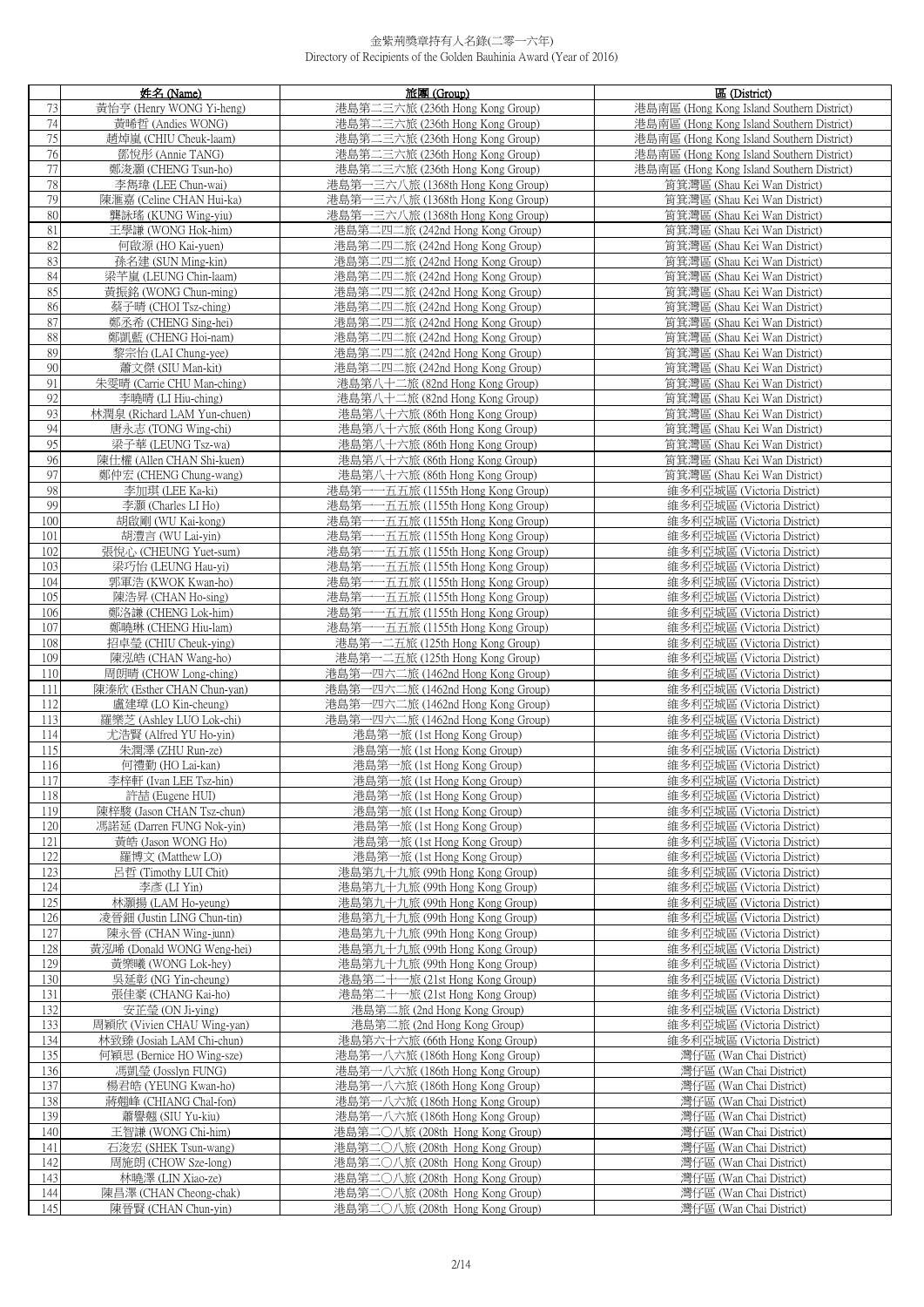|     | 姓名 (Name)                   | 旅團 (Group)                      | 區 (District)            |
|-----|-----------------------------|---------------------------------|-------------------------|
| 146 | 馮智杰 (FUNG Chi-kit)          | 港島第二〇八旅 (208th Hong Kong Group) | 灣仔區 (Wan Chai District) |
| 147 | 黃啟康 (HUANG Kai-hong)        | 港島第二〇八旅 (208th Hong Kong Group) | 灣仔區 (Wan Chai District) |
| 148 | 黃彰岐 (WONG Cheung-ki)        | 港島第二〇八旅 (208th Hong Kong Group) | 灣仔區 (Wan Chai District) |
| 149 | 葉匡橋 (IP Hong-kiu)           | 港島第二〇八旅 (208th Hong Kong Group) | 灣仔區 (Wan Chai District) |
| 150 | 鄒天揚 (CHAU Tin-yeung)        | 港島第二〇八旅 (208th Hong Kong Group) | 灣仔區 (Wan Chai District) |
| 151 | 余梓謙 (YU Tsz-him)            | 港島第二二九旅 (229th Hong Kong Group) | 灣仔區 (Wan Chai District) |
| 152 | 鍾浚林 (Ryan CHUNG Chun-lam)   | 港島第二二九旅 (229th Hong Kong Group) | 灣仔區 (Wan Chai District) |
| 153 | 王灝政 (WONG Ho-ching)         | 港島第二六九旅 (269th Hong Kong Group) | 灣仔區 (Wan Chai District) |
| 154 | 陳國樑 (CHAN Kwok-leung)       | 港島第二六九旅 (269th Hong Kong Group) | 灣仔區 (Wan Chai District) |
| 155 | 陳國賢 (CHAN Kwok-yin)         | 港島第二六九旅 (269th Hong Kong Group) | 灣仔區 (Wan Chai District) |
| 156 | 梁子滔 (LEUNG Tsz-to)          | 港島第十八旅 (18th Hong Kong Group)   | 灣仔區 (Wan Chai District) |
| 157 | 梁君棋 (LEUNG Kwan-ki)         | 港島第十八旅 (18th Hong Kong Group)   | 灣仔區 (Wan Chai District) |
| 158 | 游一逸 (Juin YAU)              | 港島第十八旅 (18th Hong Kong Group)   | 灣仔區 (Wan Chai District) |
| 159 | 黃焯祈 (WONG Cheuk-ki)         | 港島第十八旅 (18th Hong Kong Group)   | 灣仔區 (Wan Chai District) |
| 160 | 王健軒 (WONG Kin-hin)          | 港島第六十一旅 (61st Hong Kong Group)  | 灣仔區 (Wan Chai District) |
| 161 | 莫穎熹 (MOK Wing-hei)          | 港島第六十一旅 (61st Hong Kong Group)  | 灣仔區 (Wan Chai District) |
| 162 | 黃卓曦 (Carson WONG Cheuk-hei) | 港島第六十一旅 (61st Hong Kong Group)  | 灣仔區 (Wan Chai District) |

## 九龍地域 (Kowloon Region)

|            | 姓名 (Name)                                                 | 旅團 (Group)                                                   | 區 (District)                                                   |
|------------|-----------------------------------------------------------|--------------------------------------------------------------|----------------------------------------------------------------|
| 163        | 馬力恒 (MA Lik-hang)                                         | 九龍第一三三五旅 (1335th Kowloon Group)                              | 九龍城區 (Kowloon City District)                                   |
| 164        | 甘俊希 (KAM Chun-hei, Adrian)                                | 九龍第一六一旅 (161st Kowloon Group)                                | 九龍城區 (Kowloon City District)                                   |
| 165        | 李凱榮 (LEE Hoi-ving)                                        | 九龍第一六一旅 (161st Kowloon Group)                                | 九龍城區 (Kowloon City District)                                   |
| 166        | 陳學明 (CHAN Hok-ming)                                       | 九龍第一六一旅 (161st Kowloon Group)                                | 九龍城區 (Kowloon City District)                                   |
| 167        | 曾華科 (TSANG Wah-for)                                       | 九龍第一六一旅 (161st Kowloon Group)                                | 力龍城區 (Kowloon City District)                                   |
| 168        | 蔡學韻 (TSAI Hok-wan)                                        | 九龍第一六一旅 (161st Kowloon Group)                                | 九龍城區 (Kowloon City District)                                   |
| 169        | 何樂津 (HO Lok-chun)                                         | 九龍第一四〇旅 (140th Kowloon Group)                                | 九龍城區 (Kowloon City District)                                   |
| 170        | 洪逸朗 (HUNG Yat-long)                                       | 九龍第一四〇旅 (140th Kowloon Group)                                | 九龍城區 (Kowloon City District)                                   |
| 171        | 區智恒 (AU Chi-hang)                                         | 九龍第一四〇旅 (140th Kowloon Group)                                | 九龍城區 (Kowloon City District)                                   |
| 172        | 趙韋奇 (CHIU Wai-ki, Ricky)                                  | 九龍第一四〇旅 (140th Kowloon Group)                                | 九龍城區 (Kowloon City District)                                   |
| 173        | 潘慶文 (PONG Hing-man)                                       | 九龍第一四〇旅 (140th Kowloon Group)                                | 九龍城區 (Kowloon City District)                                   |
| 174        | 蔡皓昕 (CHOI Ho-yan)                                         | 九龍第一四〇旅 (140th Kowloon Group)                                | 九龍城區 (Kowloon City District)                                   |
| 175        | 羅語祥 (LUO Yu-cheung)                                       | 九龍第一四〇旅 (140th Kowloon Group)                                | 九龍城區 (Kowloon City District)                                   |
| 176        | 王皓正 (WONG Ho-ching, Alton)                                | 九龍第十七旅 (17th Kowloon Group)                                  | 九龍城區 (Kowloon City District)                                   |
| 177        | 司徒賢政 (SETO Yin-ching, Ryan)                               | 九龍第十七旅 (17th Kowloon Group)                                  | 九龍城區 (Kowloon City District)                                   |
| 178        | 唐俊彥 (TONG Chun-yin)                                       | 九龍第十七旅 (17th Kowloon Group)                                  | 九龍城區 (Kowloon City District)                                   |
| 179        | 陳灝勳 (CHAN Ho-fun, Bryan)                                  | 九龍第十七旅 (17th Kowloon Group)                                  | 九龍城區 (Kowloon City District)                                   |
| 180        | 麥正騫 (MAK Ching-hin, Barry)                                | 九龍第十七旅 (17th Kowloon Group)                                  | 九龍城區 (Kowloon City District)                                   |
| 181        | 湯梓泓 (TONG Tsz-wang, Ambrose)                              | 九龍第十七旅 (17th Kowloon Group)                                  | 九龍城區 (Kowloon City District)                                   |
| 182        | 黃文曦 (WONG Man-hei)                                        | 九龍第十七旅 (17th Kowloon Group)                                  | 九龍城區 (Kowloon City District)                                   |
| 183        | 黃宇謙 (WONG Yu-him, Alvin)                                  | 九龍第十七旅 (17th Kowloon Group)                                  | 九龍城區 (Kowloon City District)                                   |
| 184        | 黃彥熹 (WONG, Gregory Christian)                             | 九龍第十七旅 (17th Kowloon Group)                                  | 九龍城區 (Kowloon City District)                                   |
| 185        | 趙浚言 (CHIU Chun-yin, Nicholas)                             | 九龍第十七旅 (17th Kowloon Group)                                  | 九龍城區 (Kowloon City District)                                   |
| 186        | 劉承宗 (LAU Shing-chung)                                     | 九龍第十七旅 (17th Kowloon Group)                                  | 九龍城區 (Kowloon City District)                                   |
| 187        | 劉淖銘 (LAU Cheuk-ming)                                      | 九龍第十七旅 (17th Kowloon Group)                                  | 九龍城區 (Kowloon City District)                                   |
| 188        | 蔡尚智 (CHOY Sheung-chi)                                     | 九龍第十七旅 (17th Kowloon Group)                                  | 九龍城區 (Kowloon City District)                                   |
| 189        | 譚力恒 (TAM Lik-hang, Amas)                                  | 九龍第十七旅 (17th Kowloon Group)                                  | 九龍城區 (Kowloon City District)                                   |
| 190        | 呂晉熙 (LUI Chun-hei)                                        | 九龍第五十三旅 (53rd Kowloon Group)                                 | 九龍城區 (Kowloon City District)                                   |
| 191        | 周業城 (ZHOU Yip-shing)                                      | 九龍第四十一旅 (41st Kowloon Group)                                 | 九龍城區 (Kowloon City District)                                   |
| 192        | 梁家朗 (LEUNG Ka-long)                                       | 九龍第五十七旅 (57th Kowloon Group)                                 | 九龍塘區 (Kowloong Tong District)                                  |
| 193        | 陳正珩 (CHAN Ching-hang)                                     | 九龍第五十七旅 (57th Kowloon Group)                                 | 九龍塘區 (Kowloong Tong District)                                  |
| 194        | 趙朗均 (CHIU Long-kwan, Victor)                              | 九龍第五十七旅 (57th Kowloon Group)                                 | 九龍塘區 (Kowloong Tong District)                                  |
| 195        | 劉俊熙 (LAU Chun-hei)                                        | 九龍第五十七旅 (57th Kowloon Group)                                 | 九龍塘區 (Kowloong Tong District)                                  |
| 196        | 鄧觀焉 (TANG, Trevor Justin)                                 | 九龍第五十七旅 (57th Kowloon Group)                                 | 九龍塘區 (Kowloong Tong District)                                  |
| 197<br>198 | 宋清得 (SUNG Ching-tak, Woody)                               | 九龍第六十一旅 (61st Kowloon Group)                                 | 九龍塘區 (Kowloong Tong District)                                  |
| 199        | 陸栢豪 (LUK Pak-ho, Christopher)<br>羅梓浚 (LO Tsz-chun, Anson) | 九龍第六十一旅 (61st Kowloon Group)<br>九龍第六十一旅 (61st Kowloon Group) | 九龍塘區 (Kowloong Tong District)<br>九龍塘區 (Kowloong Tong District) |
| 200        | 黃聖禧 (HUANG Shing-hei)                                     | 九龍第一一七旅 (117th Kowloon Group)                                | 何文田區 (Ho Man Tin District)                                     |
| 201        | 黃德銘 (WONG Tak-ming)                                       | 九龍第一一七旅 (117th Kowloon Group)                                | 何文田區 (Ho Man Tin District)                                     |
| 202        | 楊俊輝 (YEUNG Chun-Fai)                                      | 九龍第一一七旅 (117th Kowloon Group)                                | 何文田區 (Ho Man Tin District)                                     |
| 203        | 劉嘉聰 (LAU Ka-chung)                                        | 九龍第一一七旅 (117th Kowloon Group)                                | 何文田區 (Ho Man Tin District)                                     |
| 204        | 鄭樂謙 (CHENG Lok-him)                                       | 九龍第一一七旅 (117th Kowloon Group)                                | 何文田區 (Ho Man Tin District)                                     |
| 205        | 蘇純亨 (SO Shun-hang)                                        | 九龍第一一七旅 (117th Kowloon Group)                                | 何文田區 (Ho Man Tin District)                                     |
| 206        | 邱婥恩 (YAU Cheuk-yan)                                       | 九龍第七十九旅 (79th Kowloon Group)                                 | 何文田區 (Ho Man Tin District)                                     |
| 207        | 莫鈺廷 (MOK Yuk-ting)                                        | 九龍第七十九旅 (79th Kowloon Group)                                 | 何文田區 (Ho Man Tin District)                                     |
| 208        | 許海聰 (HUI Hoi-chung)                                       | 九龍第七十九旅 (79th Kowloon Group)                                 | 何文田區 (Ho Man Tin District)                                     |
| 209        | 楊善如 (YEUNG Sin-yu)                                        | 九龍第七十九旅 (79th Kowloon Group)                                 | 何文田區 (Ho Man Tin District)                                     |
| 210        | 楊樂琛 (YEUNG Lok-sum)                                       | 九龍第七十九旅 (79th Kowloon Group)                                 | 何文田區 (Ho Man Tin District)                                     |
|            |                                                           |                                                              |                                                                |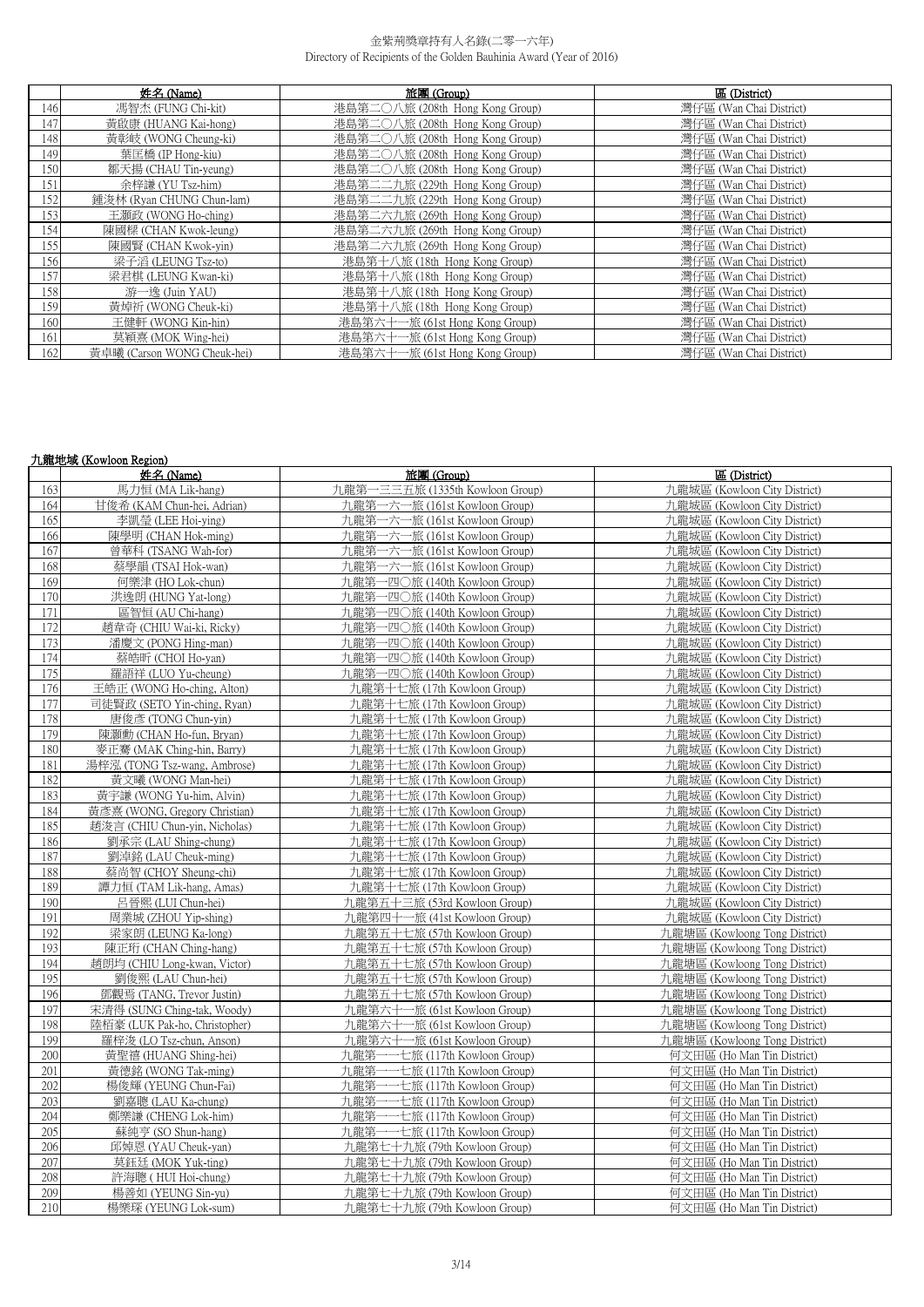|            | 姓名 (Name)                                       | 旅團 (Group)                                                         | 區 (District)                                             |
|------------|-------------------------------------------------|--------------------------------------------------------------------|----------------------------------------------------------|
| 211        | 葉穎瑜 (YIP Wing-vu)                               | 九龍第七十九旅 (79th Kowloon Group)                                       | 何文田區 (Ho Man Tin District)                               |
| 212        | 鄭芷晴 (CHENG Chi-ching)                           | 九龍第七十九旅 (79th Kowloon Group)                                       | 何文田區 (Ho Man Tin District)                               |
| 213        | 何曉晴 (HO Hiu-ching, Kelly)                       | 九龍第七十八旅 (78th Kowloon Group)                                       | 何文田區 (Ho Man Tin District)                               |
| 214        | 李汶駿 (LI Ricky)                                  | 九龍第七十八旅 (78th Kowloon Group)                                       | 何文田區 (Ho Man Tin District)                               |
| 215        | 張柏熙 (CHEUNG Pak-hei)                            | 九龍第七十八旅 (78th Kowloon Group)                                       | 何文田區 (Ho Man Tin District)                               |
| 216        | 梁晴姿 (LEUNG Ching-chi)                           | 九龍第七十八旅 (78th Kowloon Group)                                       | 何文田區 (Ho Man Tin District)                               |
| 217        | 梁溢臻 (LEUNG Yat-chun)                            | 九龍第七十八旅 (78th Kowloon Group)                                       | 何文田區 (Ho Man Tin District)                               |
| 218        | 黃美雪 (WONG Mei-suet, Miyuki)                     | 九龍第七十八旅 (78th Kowloon Group)                                       | 何文田區 (Ho Man Tin District)                               |
| 219<br>220 | 何子朗(HO Tsz-long)                                | 九龍第二〇五旅 (205th Kowloon Group)                                      | 何文田區 (Ho Man Tin District)                               |
| 221        | 林綽謙 (LAM Cheuk-him)<br>莫秉熹 (MOK Ping-hei)       | 九龍第二〇五旅 (205th Kowloon Group)<br>九龍第二〇五旅 (205th Kowloon Group)     | 何文田區 (Ho Man Tin District)<br>何文田區 (Ho Man Tin District) |
| 222        | 麥穎兒 (MAK Wing-yi)                               | 九龍第二〇五旅 (205th Kowloon Group)                                      | 何文田區 (Ho Man Tin District)                               |
| 223        | 程婉淇 (CHING Yuen-ki)                             | 九龍第二〇五旅 (205th Kowloon Group)                                      | 何文田區 (Ho Man Tin District)                               |
| 224        | 黃浚熹 (WONG Tsun-hei)                             | 九龍第二〇五旅 (205th Kowloon Group)                                      | 何文田區 (Ho Man Tin District)                               |
| 225        | 黃植彥 (WONG Chik-yin)                             | 九龍第二〇五旅 (205th Kowloon Group)                                      | 何文田區 (Ho Man Tin District)                               |
| 226        | 黃菀柔 (WONG Yuen-yau)                             | 九龍第二〇五旅 (205th Kowloon Group)                                      | 何文田區 (Ho Man Tin District)                               |
| 227        | 譚澤曦 (TAM Chak-hei)                              | 九龍第二〇五旅 (205th Kowloon Group)                                      | 何文田區 (Ho Man Tin District)                               |
| 228        | 王致賢 (WONG Eden)                                 | 九龍第二九〇旅 (290th Kowloon Group)                                      | 何文田區 (Ho Man Tin District)                               |
| 229        | 陳昊賢 (Tran Evan Ho Yin)                          | 九龍第二九〇旅 (290th Kowloon Group)                                      | 何文田區 (Ho Man Tin District)                               |
| 230        | 蔡俊熙 (TSOI Chun-hei)                             | 九龍第二九〇旅 (290th Kowloon Group)                                      | 何文田區 (Ho Man Tin District)                               |
| 231        | 霍澔泓 (FOK Owen)                                  | 九龍第二九〇旅 (290th Kowloon Group)                                      | 何文田區 (Ho Man Tin District)                               |
| 232<br>233 | 伍樂天 (NG Lok-tin)                                | 九龍第一三一三旅 (1313th Kowloon Group)                                    | 旺角區 (Mong Kok District)                                  |
| 234        | 李禹臻 (LI Yu-zhen)<br>林沛煒 (LAM Pui-wai)           | 九龍第一三一三旅 (1313th Kowloon Group)<br>九龍第一三一三旅 (1313th Kowloon Group) | 旺角區 (Mong Kok District)<br>旺角區 (Mong Kok District)       |
| 235        | 林明麗 (LAM Ming-lai)                              | 九龍第一三一三旅 (1313th Kowloon Group)                                    | 旺角區 (Mong Kok District)                                  |
| 236        | 馬一懿 (MA Yat-yi)                                 | 九龍第一三一三旅 (1313th Kowloon Group)                                    | 旺角區 (Mong Kok District)                                  |
| 237        | 張燁婷 (ZHANG Ye-ting)                             | 九龍第一三一三旅 (1313th Kowloon Group)                                    | 旺角區 (Mong Kok District)                                  |
| 238        | 陳詠詩 (CHAN Wing-sze)                             | 九龍第一三一三旅 (1313th Kowloon Group)                                    | 旺角區 (Mong Kok District)                                  |
| 239        | 董冠鋒 (TUNG Kwun-fung)                            | 九龍第一三一三旅 (1313th Kowloon Group)                                    | 旺角區 (Mong Kok District)                                  |
| 240        | 蔡卓文 (CHOI Cheuk-man)                            | 九龍第一三一三旅 (1313th Kowloon Group)                                    | 旺角區 (Mong Kok District)                                  |
| 241        | 尹逸暉 (WAN Yat-fai)                               | 九龍第一三六旅 (136th Kowloon Group)                                      | 旺角區 (Mong Kok District)                                  |
| 242        | 王有為 (WONG Yau-wai, Andrew)                      | 九龍第一三六旅 (136th Kowloon Group)                                      | 旺角區 (Mong Kok District)                                  |
| 243        | 李劭南 (LEE Siu-nam)                               | 九龍第一三六旅 (136th Kowloon Group)                                      | 旺角區 (Mong Kok District)                                  |
| 244        | 李俊鋒 (LEE Chun-fung)                             | 九龍第一三六旅 (136th Kowloon Group)                                      | 旺角區 (Mong Kok District)                                  |
| 245<br>246 | 袁穎欣 (YUEN Wing-yan)                             | 九龍第一三六旅 (136th Kowloon Group)                                      | 旺角區 (Mong Kok District)                                  |
| 247        | 盧昕圻 (LOU Yan-ki)<br>張曉桐 (CHEUNG Hiu-tung)       | 九龍第一三六旅 (136th Kowloon Group)<br>九龍第七十六旅 (76th Kowloon Group)      | 旺角區 (Mong Kok District)<br>旺角區 (Mong Kok District)       |
| 248        | 潘子浚 (PUN Tsz-chun)                              | 九龍第七十六旅 (76th Kowloon Group)                                       | 旺角區 (Mong Kok District)                                  |
| 249        | 黎朗希 (LAI Long-hei)                              | 九龍第七十六旅 (76th Kowloon Group)                                       | 旺角區 (Mong Kok District)                                  |
| 250        | 關穎欣 (KWAN Wing-yan)                             | 九龍第七十六旅 (76th Kowloon Group)                                       | 旺角區 (Mong Kok District)                                  |
| 251        | 甘燿熙 (KAM Yiu-hei)                               | 九龍第十旅 (10th Kowloon Group)                                         | 旺角區 (Mong Kok District)                                  |
| 252        | 李學禮 (LEE Hok-lai)                               | 九龍第十旅 (10th Kowloon Group)                                         | 旺角區 (Mong Kok District)                                  |
| 253        | 周志鍵 (CHAU Chi-kin)                              | 九龍第十旅 (10th Kowloon Group)                                         | 旺角區 (Mong Kok District)                                  |
| 254        | 陳彥澄 (CHAN Yin-ching)                            | 九龍第十旅 (10th Kowloon Group)                                         | 旺角區 (Mong Kok District)                                  |
| 255        | 鄭淦手 (CHENG Kam-fung)                            | 九龍第十旅 (10th Kowloon Group)                                         | 吐角區 (Mong Kok District)                                  |
| 256<br>257 | 謝旨翀 (TSE Tsz-chung, Angus)<br>何月朗(HO Yuet-long) | 九龍第十旅 (10th Kowloon Group)<br>九龍第三十五旅 (35th Kowloon Group)         | 旺角區 (Mong Kok District)<br>旺角區 (Mong Kok District)       |
| 258        | 麥倢菕 (MAK Chit-lun)                              | 九龍第三十五旅 (35th Kowloon Group)                                       | 旺角區 (Mong Kok District)                                  |
| 259        | 何芝琳 (Kristina Tha Pa Magar)                     | 九龍第一七〇五旅 (1705th Kowloon Group)                                    | 油尖區 (Yau Tsim District)                                  |
| 260        | 顧力宏 (Gurung Nirvan)                             | 九龍第一七〇五旅 (1705th Kowloon Group)                                    | 油尖區 (Yau Tsim District)                                  |
| 261        | 林柏希 (LIN Pak-hei, Hugo)                         | 九龍第一八九旅 (189th Kowloon Group)                                      | 油尖區 (Yau Tsim District)                                  |
| 262        | 陳俊滔 (CHAN Chun-to)                              | 九龍第一八九旅 (189th Kowloon Group)                                      | 油尖區 (Yau Tsim District)                                  |
| 263        | 楊皓程 (YEUNG Ho-ching, Hadrian)                   | 九龍第一八九旅 (189th Kowloon Group)                                      | 油尖區 (Yau Tsim District)                                  |
| 264        | 鄭柏軒 (CHENG Pak-hin)                             | 九龍第一八九旅 (189th Kowloon Group)                                      | 油尖區 (Yau Tsim District)                                  |
| 265        | 蘇柏羲 (SO Pak-hei)                                | 九龍第一八九旅 (189th Kowloon Group)                                      | 油尖區 (Yau Tsim District)                                  |
| 266<br>267 | 高蔚祺 (KO Wai-ki)<br>黃禧晨 (WANG Hei-sen)           | 九龍第一三七〇旅 (1370th Kowloon Group)<br>九龍第一三七〇旅 (1370th Kowloon Group) | 油尖區 (Yau Tsim District)<br>油尖區 (Yau Tsim District)       |
| 268        | 鄭尚軒 (CHENG Sheung-hin)                          | 九龍第一三七〇旅 (1370th Kowloon Group)                                    | 油尖區 (Yau Tsim District)                                  |
| 269        | 王永彥 (WONG Ian)                                  | 九龍第一四六八旅 (1468th Kowloon Group)                                    | 油尖區 (Yau Tsim District)                                  |
| 270        | 吳睿玲 (NG Yui-ling, Victoria)                     | 九龍第一四六八旅 (1468th Kowloon Group)                                    | 油尖區 (Yau Tsim District)                                  |
| 271        | 李昕渟 (LEE Yan-ting, Ronni)                       | 九龍第二十一旅 (21st Kowloon Group)                                       | 油尖區 (Yau Tsim District)                                  |
| 272        | 李晉匡 (LI Chun-hong)                              | 九龍第二十一旅 (21st Kowloon Group)                                       | 油尖區 (Yau Tsim District)                                  |
| 273        | 阮靖貽 (YUAN Ching-yi)                             | 九龍第二十一旅 (21st Kowloon Group)                                       | 油尖區 (Yau Tsim District)                                  |
| 274        | 林焯培 (LAM Cheuk-pui)                             | 九龍第二十一旅 (21st Kowloon Group)                                       | 油尖區 (Yau Tsim District)                                  |
| 275        | 陳卓希 (CHAN Cheuk-hei, Ryan)                      | 九龍第二十一旅 (21st Kowloon Group)                                       | 油尖區 (Yau Tsim District)                                  |
| 276        | 陳智韜 (CHAN Chi-to)                               | 九龍第二十一旅 (21st Kowloon Group)                                       | 油尖區 (Yau Tsim District)                                  |
| 277        | 麥珈銘 (MAK Ka-ming)                               | 九龍第二十一旅 (21st Kowloon Group)                                       | 油尖區 (Yau Tsim District)                                  |
| 278        | 麥賀璋 (MACK Ho-cheung)                            | 九龍第二十一旅 (21st Kowloon Group)                                       | 油尖區 (Yau Tsim District)                                  |
| 279<br>280 | 蔡樂瑤 (CHOI Lok-yiu)<br>羅駿樂 (LO Chun-lok)         | 九龍第二十一旅 (21st Kowloon Group)<br>九龍第二十一旅 (21st Kowloon Group)       | 油尖區 (Yau Tsim District)<br>油尖區 (Yau Tsim District)       |
| 281        | 王柏朗 (WONG Pak-long, Paron)                      | 九龍第十八旅 (18th Kowloon Group)                                        | 油尖區 (Yau Tsim District)                                  |
| 282        | 利和羲 (LEE Wo-hei)                                | 九龍第十八旅 (18th Kowloon Group)                                        | 油尖區 (Yau Tsim District)                                  |
| 283        | 侯震宇 (HAUN Chun-yu)                              | 九龍第十八旅 (18th Kowloon Group)                                        | 油尖區 (Yau Tsim District)                                  |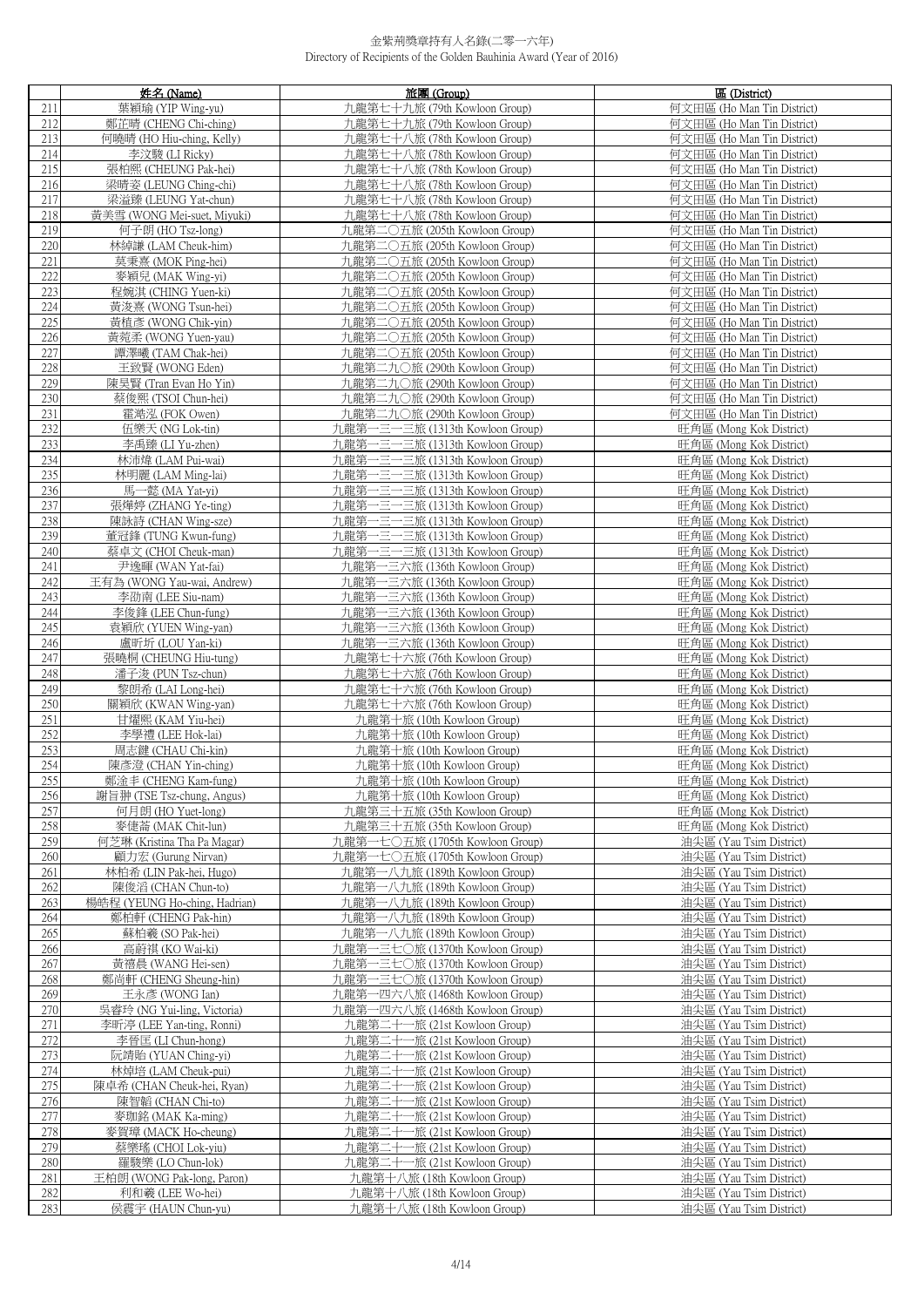|            | 姓名 (Name)                                               | 旅團 (Group)                                                         | 區 (District)                                                             |
|------------|---------------------------------------------------------|--------------------------------------------------------------------|--------------------------------------------------------------------------|
| 284        | 姚天立 (YIU Tin-lap, Daniel)                               | 九龍第十八旅 (18th Kowloon Group)                                        | 油尖區 (Yau Tsim District)                                                  |
| 285        | 趙凱俊 (CHIU Hoi-chun)                                     | 九龍第十八旅 (18th Kowloon Group)                                        | 油尖區 (Yau Tsim District)                                                  |
| 286        | 劉家熙 (LAU Ka-hei)                                        | 九龍第十八旅 (18th Kowloon Group)                                        | 油尖區 (Yau Tsim District)                                                  |
| 287        | 鄭宇深 (CHENG Yu-sum)                                      | 九龍第十八旅 (18th Kowloon Group)                                        | 油尖區 (Yau Tsim District)                                                  |
| 288        | 鍾浩軒 (CHUNG Ho-hin)                                      | 九龍第十八旅 (18th Kowloon Group)                                        | 油尖區 (Yau Tsim District)                                                  |
| 289        | 羅正軒 (LAW Michael Augustine)                             | 九龍第十八旅 (18th Kowloon Group)                                        | 油尖區 (Yau Tsim District)                                                  |
| 290        | 伍晉希 (NG Chun-hei)                                       | 九龍第一二七二旅 (1272nd Kowloon Group)                                    | 紅磡區 (Hung Hom District)                                                  |
| 291        | 梁沛樂 (LIANG Pui-lok)                                     | 九龍第一二七二旅 (1272nd Kowloon Group)                                    | 紅磡區 (Hung Hom District)                                                  |
| 292        | 梁承軒 (LEUNG Shing-hin)<br>梁熙婷 (LEUNG Hei-ting)           | 九龍第一二七二旅 (1272nd Kowloon Group)<br>九龍第一二七二旅 (1272nd Kowloon Group) | 紅磡區 (Hung Hom District)                                                  |
| 293<br>294 | 梁熙雯 (LEUNG Hei-man)                                     | 九龍第一二七二旅 (1272nd Kowloon Group)                                    | 紅磡區 (Hung Hom District)<br>紅磡區 (Hung Hom District)                       |
| 295        | 陳力豪 (CHAN Lik-ho)                                       | 九龍第一二七二旅 (1272nd Kowloon Group)                                    | 紅磡區 (Hung Hom District)                                                  |
| 296        | 陳子朗 (CHAN Tsz-long)                                     | 九龍第一二七二旅 (1272nd Kowloon Group)                                    | 紅磡區 (Hung Hom District)                                                  |
| 297        | 陳梓樂 (CHAN Tsz-lok)                                      | 九龍第一二七二旅 (1272nd Kowloon Group)                                    | 紅磡區 (Hung Hom District)                                                  |
| 298        | 黃震喆 (WONG Zhen-zhe)                                     | 九龍第一二七二旅 (1272nd Kowloon Group)                                    | 紅磡區 (Hung Hom District)                                                  |
| 299        | 楊晴貽 (YEUNG Ching-i)                                     | 九龍第一二七二旅 (1272nd Kowloon Group)                                    | 紅磡區 (Hung Hom District)                                                  |
| 300        | 萬浩朗 (MAN Ho-long)                                       | 九龍第一二七二旅 (1272nd Kowloon Group)                                    | 紅磡區 (Hung Hom District)                                                  |
| 301        | 鄔卓穎 (WOO Cheuk-wing)                                    | 九龍第一二七二旅 (1272nd Kowloon Group)                                    | 紅磡區 (Hung Hom District)                                                  |
| 302        | 劉凱樂 (LAU Hoi-lok, Ian)                                  | 九龍第一二七二旅 (1272nd Kowloon Group)                                    | 紅磡區 (Hung Hom District)                                                  |
| 303        | 潘卓峰 (PUN Cheuk-fung)                                    | 九龍第一二七二旅 (1272nd Kowloon Group)                                    | 紅磡區 (Hung Hom District)                                                  |
| 304        | 蔡汶淇 (CHOI Man-ki)                                       | 九龍第一二七二旅 (1272nd Kowloon Group)                                    | 紅磡區 (Hung Hom District)                                                  |
| 305        | 蔡鍵銘 (TSOI Kin-ming)                                     | 一二七二旅 (1272nd Kowloon Group)<br>九龍第-                               | 紅磡區 (Hung Hom District)                                                  |
| 306<br>307 | 鄭兆容 (CHENG Siu-yung)<br>鄭皓文 (CHENG Ho-man)              | 九龍第一二七二旅 (1272nd Kowloon Group)<br>九龍第一二七二旅 (1272nd Kowloon Group) | 紅磡區 (Hung Hom District)<br>紅磡區 (Hung Hom District)                       |
| 308        | 鄺凱祺 (KWONG Hoi-kei)                                     | 九龍第一二七二旅 (1272nd Kowloon Group)                                    | 紅磡區 (Hung Hom District)                                                  |
| 309        | 鄺綽堯 (KWONG Cheuk-yiu, Natalie)                          | 九龍第一二七二旅 (1272nd Kowloon Group)                                    | 紅磡區 (Hung Hom District)                                                  |
| 310        | 林栢然 (LAM Pak-yin)                                       | 九龍第一二八八旅 (1288th Kowloon Group)                                    | 紅磡區 (Hung Hom District)                                                  |
| 311        | 馬希晉 (MA Hei-chun)                                       | 九龍第一二八八旅 (1288th Kowloon Group)                                    | 紅磡區 (Hung Hom District)                                                  |
| 312        | 楊綽熙 (YEUNG Cheuk-hei)                                   | 九龍第一二八八旅 (1288th Kowloon Group)                                    | 紅磡區 (Hung Hom District)                                                  |
| 313        | 白俊翎 (Maximus Oliver Britto)                             | 九龍第四十二旅 (42nd Kowloon Group)                                       | 紅磡區 (Hung Hom District)                                                  |
| 314        | 江展亨 (KONG Chin-hang)                                    | 九龍第四十二旅 (42nd Kowloon Group)                                       | 紅磡區 (Hung Hom District)                                                  |
| 315        | 李子玲 (LI Tsz-ling)                                       | 九龍第四十二旅 (42nd Kowloon Group)                                       | 紅磡區 (Hung Hom District)                                                  |
| 316        | 李昊霖 (LEE Ho-lam)                                        | 九龍第四十二旅 (42nd Kowloon Group)                                       | 紅磡區 (Hung Hom District)                                                  |
| 317<br>318 | 邱悅朗 (YAU Yuet-long)<br>馮彥凱 (FUNG Yin-hoi)               | 九龍第四十二旅 (42nd Kowloon Group)<br>九龍第四十二旅 (42nd Kowloon Group)       | 紅磡區 (Hung Hom District)<br>紅磡區 (Hung Hom District)                       |
| 319        | 劉傑銘 (LAU Ambrose)                                       | 九龍第四十二旅 (42nd Kowloon Group)                                       | 紅磡區 (Hung Hom District)                                                  |
| 320        | 劉博之 (LAU Bok-chee)                                      | 九龍第四十二旅 (42nd Kowloon Group)                                       | 紅磡區 (Hung Hom District)                                                  |
| 321        | 薛景鋒 (SIT King-fung)                                     | 九龍第四十二旅 (42nd Kowloon Group)                                       | 紅磡區 (Hung Hom District)                                                  |
| 322        | 蘇芷晴 (SO Tsz-ching)                                      | 九龍第四十二旅 (42nd Kowloon Group)                                       | 紅磡區 (Hung Hom District)                                                  |
| 323        | 朱殷彤 (CHU Yan-tung)                                      | 九龍第一三五七旅 (1357th Kowloon Group)                                    | 深水埗西區 (Sham Shui Po West District)                                       |
| 324        | 李啟霖 (LI Kai-lam)                                        | 九龍第一三五七旅 (1357th Kowloon Group)                                    | 深水埗西區 (Sham Shui Po West District)                                       |
| 325<br>326 | 阮善宜 (YUEN Cin-yee, Cindy)<br>梅元浩 (MUI Yuen-Ho, Kenneth) | 九龍第一三五七旅 (1357th Kowloon Group)<br>九龍第一三五七旅 (1357th Kowloon Group) | 深水埗西區 (Sham Shui Po West District)<br>深水埗西區 (Sham Shui Po West District) |
| 327        | 許文博 (HUI Man-pok)                                       | 九龍第一三五七旅 (1357th Kowloon Group)                                    | 深水埗西區 (Sham Shui Po West District)                                       |
| 328        | 郭子浩 (GUO Zi-hao)                                        | <u>九龍第一三五七旅 (1357th Kowloon Group)</u>                             | 深水埗西區 (Sham Shui Po West District)                                       |
| 329        | 陳俊霖 (CHAN Chun-lam)                                     | 九龍第一三五七旅 (1357th Kowloon Group)                                    | 深水埗西區 (Sham Shui Po West District)                                       |
| 330        | 陳善童 (CHAN Sin-tung, Jasmine)                            | 九龍第一三五七旅 (1357th Kowloon Group)                                    | 深水埗西區 (Sham Shui Po West District)                                       |
| 331        | 陳穎姿 (CHAN Wing-chi)                                     | 九龍第一三五七旅 (1357th Kowloon Group)                                    | 深水埗西區 (Sham Shui Po West District)                                       |
| 332        | 曾凱駿 (TSANG Hoi-chun)                                    | 九龍第一三五七旅 (1357th Kowloon Group)                                    | 深水埗西區 (Sham Shui Po West District)                                       |
| 333        | 孫嘉豪 (SUEN Ka-ho, Kelvin)                                | 九龍第一六〇二旅 (1602nd Kowloon Group)                                    | 深水埗西區 (Sham Shui Po West District)                                       |
| 334<br>335 | 駱梓軒 (LOK Tsz-hin)<br>羅雪汶 (LAW Suet-man)                 | 九龍第九十旅 (90th Kowloon Group)<br>九龍第九十旅 (90th Kowloon Group)         | 深水埗西區 (Sham Shui Po West District)<br>深水埗西區 (Sham Shui Po West District) |
| 336        | 李卓翰 (LEE Cheuk-hon)                                     | 九龍第二二七旅 (227th Kowloon Group)                                      | 深水埗西區 (Sham Shui Po West District)                                       |
| 337        | 馬昭麟 (Keswani Frederick Sunil)                           | 九龍第二二七旅 (227th Kowloon Group)                                      | 深水埗西區 (Sham Shui Po West District)                                       |
| 338        | 梁融瓌 (LEUNG Segulla Elaia)                               | 九龍第二二七旅 (227th Kowloon Group)                                      | 深水埗西區 (Sham Shui Po West District)                                       |
| 339        | 麥仲賢 (MAK Chung-yin, Joey)                               | 九龍第二二七旅 (227th Kowloon Group)                                      | 深水埗西區 (Sham Shui Po West District)                                       |
| 340        | 鄔卓健 (WU Cheuk-Kin)                                      | 九龍第二二七旅 (227th Kowloon Group)                                      | 深水埗西區 (Sham Shui Po West District)                                       |
| 341        | 余少凡 (YU Siu-fan)                                        | 九龍第二四三旅 (243rd Kowloon Group)                                      | 深水埗西區 (Sham Shui Po West District)                                       |
| 342        | 游鴻杰 (YAU Hung-kit)                                      | 九龍第二四三旅 (243rd Kowloon Group)                                      | 深水埗西區 (Sham Shui Po West District)                                       |
| 343        | 李卓燃 (LI Cheuk-yin)                                      | 九龍第三海童軍旅 (3rd Kowloon Sea Scout Group)                             | 深水埗西區 (Sham Shui Po West District)                                       |
| 344        | 潘匯駿 (POON Wui-chun)                                     | 九龍第五十四旅 (54th Kowloon Group)                                       | 深水埗西區 (Sham Shui Po West District)                                       |
| 345        | 羅嘉琪 (LO Ka-ki)                                          | 九龍第一八八旅 (188th Kowloon Group)                                      | 深水埗東區 (Sham Shui Po East District)                                       |
| 346<br>347 | 嚴正 (YIM Ching)<br>李洛瑤 (LEE Lok-yiu, Venus)              | 九龍第一八八旅 (188th Kowloon Group)<br>九龍第三旅 (3rd Kowloon Group)         | 深水埗東區 (Sham Shui Po East District)<br>深水埗東區 (Sham Shui Po East District) |
| 348        | 周曉琳 (CHOW Hiu-lam)                                      | 九龍第三旅 (3rd Kowloon Group)                                          | 深水埗東區 (Sham Shui Po East District)                                       |
| 349        | 鄧懷璋 (TANG Wai-cheung)                                   | 九龍第三旅 (3rd Kowloon Group)                                          | 深水埗東區 (Sham Shui Po East District)                                       |
| 350        | 卓逸晴 (CHEUK Yat-ching)                                   | 九龍第一二〇一旅 (1201st Kowloon Group)                                    | 深旺區 (Sham Mong District)                                                 |
| 351        | 施穎桻 (SZE Wing-fung)                                     | 九龍第一二〇一旅 (1201st Kowloon Group)                                    | 深旺區 (Sham Mong District)                                                 |
| 352        | 凌思穎 (LING Sze-wing)                                     | 九龍第一二〇一旅 (1201st Kowloon Group)                                    | 深旺區 (Sham Mong District)                                                 |
| 353        | 張鎧蕎 (CHEUNG Hoi-kiu)                                    | 九龍第一二〇一旅 (1201st Kowloon Group)                                    | 深旺區 (Sham Mong District)                                                 |
| 354        | 莊晼婷 (CHONG Yuen-ting)                                   | 九龍第一二〇一旅 (1201st Kowloon Group)                                    | 深旺區 (Sham Mong District)                                                 |
| 355        | 鄧溢殷 (DUNG Yat-yan, Eugene)                              | 九龍第一二〇一旅 (1201st Kowloon Group)                                    | 深旺區 (Sham Mong District)                                                 |
| 356        | 張子曦 (CHEUNG Chi-hey)                                    | 九龍第一六六八旅 (1668th Kowloon Group)                                    | 深旺區 (Sham Mong District)                                                 |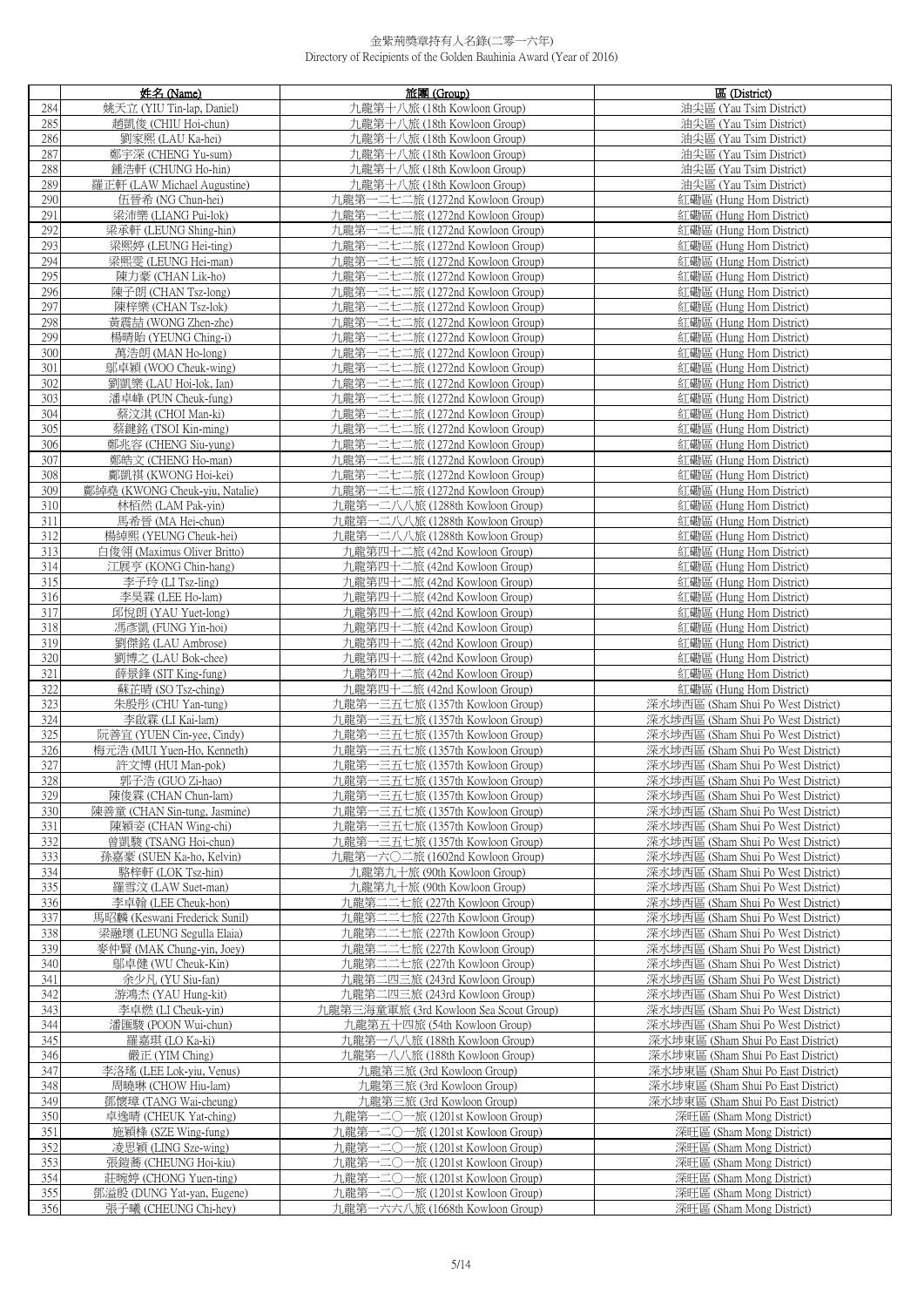|     | 姓名 (Name)                   | 旅團 (Group)                           | 區 (District)             |
|-----|-----------------------------|--------------------------------------|--------------------------|
| 357 | 左安瑜 (CHO On-yu)             | 九龍第一四-<br>一七旅 (1417th Kowloon Group) | 深旺區 (Sham Mong District) |
| 358 | 周倬民 (CHOW Cheuk-man)        | 九龍第一四一七旅 (1417th Kowloon Group)      | 深旺區 (Sham Mong District) |
| 359 | 林萬鋒 (LIN Wan-feng)          | 九龍第一四一七旅 (1417th Kowloon Group)      | 深旺區 (Sham Mong District) |
| 360 | 許卓賢 (HUI Cheuk-yin)         | 九龍第一四一七旅 (1417th Kowloon Group)      | 深旺區 (Sham Mong District) |
| 361 | 曾緣 (TSANG Yuen)             | 九龍第一四一七旅 (1417th Kowloon Group)      | 深旺區 (Sham Mong District) |
| 362 | 黃獻朗 (WONG Hin-long)         | 九龍第一四一七旅 (1417th Kowloon Group)      | 深旺區 (Sham Mong District) |
| 363 | 王諾恒 (WONG Nok-hang)         | 九龍第七十五旅 (75th Kowloon Group)         | 深旺區 (Sham Mong District) |
| 364 | 吳卓軒 (NG Chester)            | 九龍第七十五旅 (75th Kowloon Group)         | 深旺區 (Sham Mong District) |
| 365 | 林希樂 (LAM Hei-lok, Jonathan) | 九龍第七十五旅 (75th Kowloon Group)         | 深旺區 (Sham Mong District) |
| 366 | 姜澔潾 (KEUNG Ho-lun)          | 九龍第七十五旅 (75th Kowloon Group)         | 深旺區 (Sham Mong District) |
| 367 | 洪國熙 (ANG Kwok-hei)          | 九龍第七十五旅 (75th Kowloon Group)         | 深旺區 (Sham Mong District) |
| 368 | 梁森 (LEUNG Samuel)           | 九龍第七十五旅 (75th Kowloon Group)         | 深旺區 (Sham Mong District) |
| 369 | 莫子翹 (MOK Tsz-kiu)           | 九龍第七十五旅 (75th Kowloon Group)         | 深旺區 (Sham Mong District) |
| 370 | 陳傲雋 (CHAN Ao-jun)           | 九龍第七十五旅 (75th Kowloon Group)         | 深旺區 (Sham Mong District) |
| 371 | 黃君陶 (WONG Kwan-to)          | 九龍第七十五旅 (75th Kowloon Group)         | 深旺區 (Sham Mong District) |
| 372 | 黃馹晞 (WONG Yat-hei)          | 九龍第七十五旅 (75th Kowloon Group)         | 深旺區 (Sham Mong District) |
| 373 | 黃鴻哲 (WONG Hung-chit)        | 九龍第七十五旅 (75th Kowloon Group)         | 深旺區 (Sham Mong District) |
| 374 | 劉卓然 (LAU Cheuk-yin)         | 九龍第七十五旅 (75th Kowloon Group)         | 深旺區 (Sham Mong District) |
| 375 | 鄧敬灝 (TANG King-ho, Brenton) | 九龍第七十五旅 (75th Kowloon Group)         | 深旺區 (Sham Mong District) |
| 376 | 鄭凱恩 (Gaffney, Joshua)       | 九龍第七十五旅 (75th Kowloon Group)         | 深旺區 (Sham Mong District) |
| 377 | 周鎧俊 (CHOW Hoi-chun)         | 九龍第二四九旅 (249th Kowloon Group)        | 深旺區 (Sham Mong District) |
| 378 | 郭棋龍 (KWOK Ki-lung)          | 九龍第二四九旅 (249th Kowloon Group)        | 深旺區 (Sham Mong District) |
| 379 | 陳梓豪 (CHEN Tsz-ho)           | 九龍第二四九旅 (249th Kowloon Group)        | 深旺區 (Sham Mong District) |
| 380 | 黃浠洋 (WONG Hei-yeung, Cody)  | 九龍第二四九旅 (249th Kowloon Group)        | 深旺區 (Sham Mong District) |
| 381 | 謝梓潁 (XIE Tsz wing)          | 九龍第二四九旅 (249th Kowloon Group)        | 深旺區 (Sham Mong District) |

## 東九龍地域 (Kowloon East Region)

|     | 姓名 (Name)             | 旅團(Group)                                 | 區 (District)                |
|-----|-----------------------|-------------------------------------------|-----------------------------|
| 382 | 李家宇 (LEE Ka-yu)       | 東九龍第一三二四旅 (1324th East Kowloon Group)     | 九龍灣區 (Kowloon Bay District) |
| 383 | 林汝毅 (LAM Yu-ngai)     | 東九龍第一三二四旅 (1324th East Kowloon Group)     | 九龍灣區 (Kowloon Bay District) |
| 384 | 蔡鎮鴻 (TSOI Chun-hung)  | 東九龍第一三二四旅 (1324th East Kowloon Group)     | 九龍灣區 (Kowloon Bay District) |
| 385 | 盧梓菁 (LO Tsz-ching)    | 東九龍第一三二四旅 (1324th East Kowloon Group)     | 九龍灣區 (Kowloon Bay District) |
| 386 | 何永熙 (HO Wing-hei)     | 東九龍第一三八旅 (138th East Kowloon Group)       | 九龍灣區 (Kowloon Bay District) |
| 387 | 李立生 (LI Lap-sang)     | 東九龍第一三八旅 (138th East Kowloon Group)       | 力龍灣區 (Kowloon Bay District) |
| 388 | 邵紫甄 (SIU Tsz-yan)     | 東九龍第一三八旅 (138th East Kowloon Group)       | 九龍灣區 (Kowloon Bay District) |
| 389 | 施汶宗 (SZE Man-chong)   | 東九龍第一三八旅 (138th East Kowloon Group)       | 九龍灣區 (Kowloon Bay District) |
| 390 | 倪健峯 (NGAI Kin-fung)   | 東九龍第一三八旅 (138th East Kowloon Group)       | 九龍灣區 (Kowloon Bay District) |
| 391 | 陳梓萁 (CHAN Tsz-kei)    | 東九龍第一三八旅 (138th East Kowloon Group)       | 力龍灣區 (Kowloon Bay District) |
| 392 | 曾憲煒 (TSANG Hin-wai)   | 東九龍第一三八旅 (138th East Kowloon Group)       | 九龍灣區 (Kowloon Bay District) |
| 393 | 黃煒堅 (WONG Wai-kin)    | 東九龍第一三八旅 (138th East Kowloon Group)       | 九龍灣區 (Kowloon Bay District) |
| 394 | 劉泳華 (LAU Wing-wa)     | 東九龍第一三八旅 (138th East Kowloon Group)       | 九龍灣區 (Kowloon Bay District) |
| 395 | 鍾佳穎 (CHUNG Kai-wing)  | 東九龍第一三八旅 (138th East Kowloon Group)       | 九龍灣區 (Kowloon Bay District) |
| 396 | 張文林 (ZHANG Man-lam)   | 東九龍第一五四一旅 (1541st East Kowloon Group)     | 九龍灣區 (Kowloon Bay District) |
| 397 | 張文慧 (ZHANG Man-wai)   | 東九龍第一五四一旅 (1541st East Kowloon Group)     | 九龍灣區 (Kowloon Bay District) |
| 398 | 丘諾霖 (YAU Lok-lam)     | 東九龍第一六五旅 (165th East Kowloon Group)       | 九龍灣區 (Kowloon Bay District) |
| 399 | 吳楷然 (NG Kai-yin)      | 東九龍第一六五旅 (165th East Kowloon Group)       | 九龍灣區 (Kowloon Bay District) |
| 400 | 阮詠熙 (YUEN Wing-hei)   | 東九龍第一六五旅 (165th East Kowloon Group)       | 九龍灣區 (Kowloon Bay District) |
| 401 | 楊紫夢 (YEUNG Tsz-mung)  | 東九龍第一六五旅 (165th East Kowloon Group)       | 九龍灣區 (Kowloon Bay District) |
| 402 | 潘文韜 (POON Todd)       | 東九龍第一六五旅 (165th East Kowloon Group)       | 九龍灣區 (Kowloon Bay District) |
| 403 | 鄭穎欣 (CHENG Wing-yan)  | 東九龍第一六五旅 (165th East Kowloon Group)       | 九龍灣區 (Kowloon Bay District) |
| 404 | 朱倩婷 (CHU Sin-ting)    | 東九龍第一四七一旅 (1471st East Kowloon Group)     | 九龍灣區 (Kowloon Bay District) |
| 405 | 容嘉穎 (YUNG Ka-wing)    | 東九龍第一四七一旅 (1471st East Kowloon Group)     | 九龍灣區 (Kowloon Bay District) |
| 406 | 楊家詠 (YEUNG Ka-wing)   | 東九龍第<br>-四七一旅 (1471st East Kowloon Group) | 九龍灣區 (Kowloon Bay District) |
| 407 | 李旻臻 (LEE Man-chun)    | 東九龍第一四八九旅 (1489th East Kowloon Group)     | 九龍灣區 (Kowloon Bay District) |
| 408 | 柯俊彥 (OR Chun-yin)     | 東九龍第一四八九旅 (1489th East Kowloon Group)     | 九龍灣區 (Kowloon Bay District) |
| 409 | 郭南軒 (KWOK Nam-hin)    | 東九龍第一四八九旅 (1489th East Kowloon Group)     | 九龍灣區 (Kowloon Bay District) |
| 410 | 陳冠銘 (CHAN Kwun-ming)  | 東九龍第一二二一旅 (1221st East Kowloon Group)     | 西貢區 (Sai Kung District)     |
| 411 | 關浩軒 (KWAN Ho-him)     | 東九龍第一二二一旅 (1221st East Kowloon Group)     | 西貢區 (Sai Kung District)     |
| 412 | 余蕙雅 (YEE Wai-nga)     | 東九龍第一六三四旅 (1634th East Kowloon Group)     | 西貢區 (Sai Kung District)     |
| 413 | 冼煒晴 (SIN Wai-ching)   | 東九龍第一六三四旅 (1634th East Kowloon Group)     | 西貢區 (Sai Kung District)     |
| 414 | 洪令恩 (HUNG Ling-yan)   | 東九龍第一六三四旅 (1634th East Kowloon Group)     | 西貢區 (Sai Kung District)     |
| 415 | 梁凱晴 (LEUNG Hoi-ching) | 東九龍第一六三四旅 (1634th East Kowloon Group)     | 西貢區 (Sai Kung District)     |
| 416 | 陳君濠 (CHAN Kwan-ho)    | 東九龍第一六三四旅 (1634th East Kowloon Group)     | 西貢區 (Sai Kung District)     |
| 417 | 陳俊晧 (CHAN Chun-ho)    | 東九龍第一六三四旅 (1634th East Kowloon Group)     | 西貢區 (Sai Kung District)     |
| 418 | 陳紹敏 (CHAN Siu-man)    | 東九龍第一六三四旅 (1634th East Kowloon Group)     | 西貢區 (Sai Kung District)     |
| 419 | 黃諾希 (WONG Nok-hei)    | 東九龍第一六三四旅 (1634th East Kowloon Group)     | 西貢區 (Sai Kung District)     |
| 420 | 廖珈雯 (LIEW Jia-wen)    | 東九龍第一六三四旅 (1634th East Kowloon Group)     | 西貢區 (Sai Kung District)     |
| 421 | 盧鋯澐 (LO Ko-wan)       | 東九龍第一六三四旅 (1634th East Kowloon Group)     | 西貢區 (Sai Kung District)     |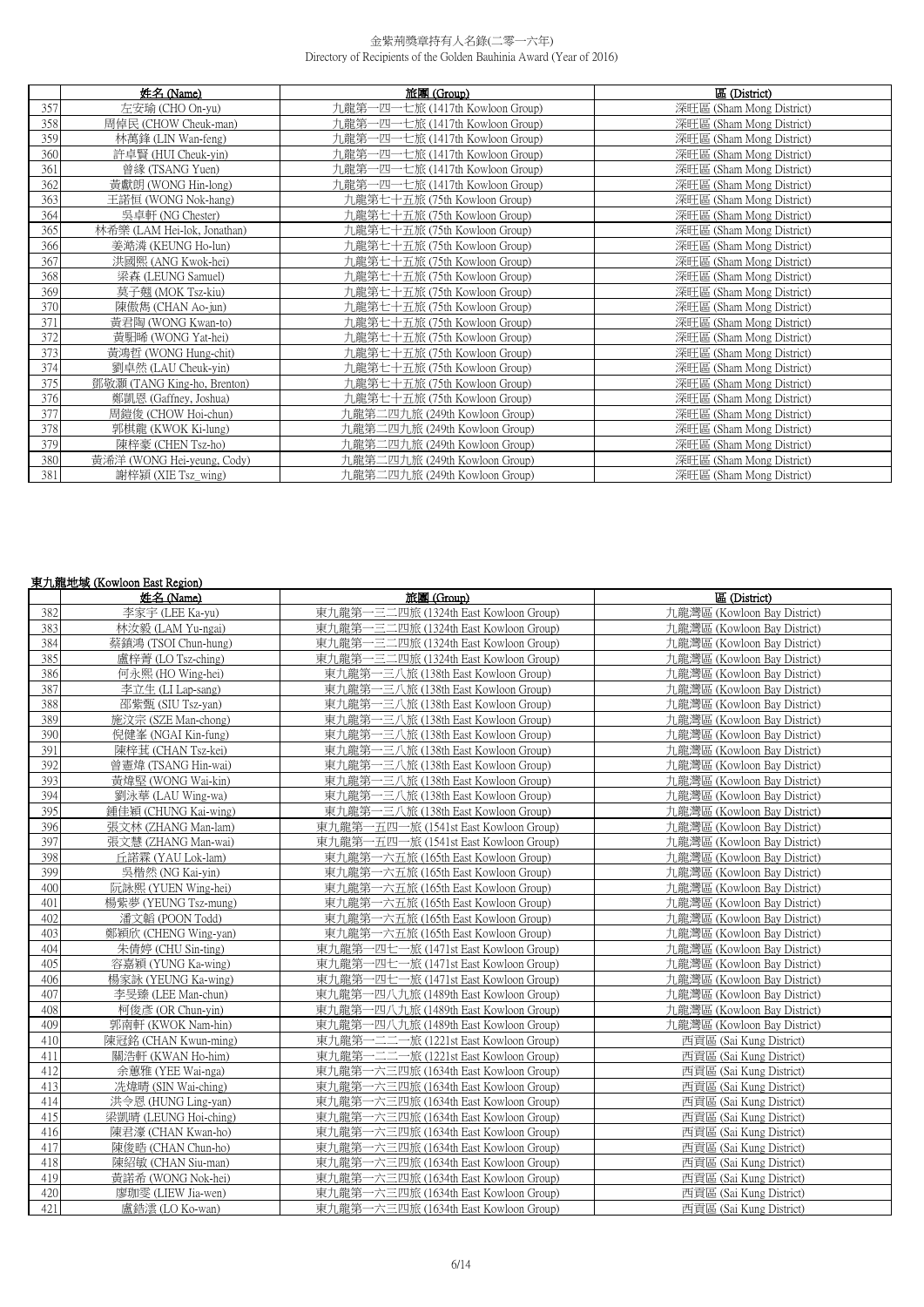|            | 姓名 (Name)                                         | 旅團 (Group)                                                                      | 區 (District)                                                   |
|------------|---------------------------------------------------|---------------------------------------------------------------------------------|----------------------------------------------------------------|
| 422        | 羅凱桐 (LO Hoi-tung)                                 | 東九龍第一六三四旅 (1634th East Kowloon Group)                                           | 西貢區 (Sai Kung District)                                        |
| 423        | 石展希 (SHEK Chin-hei)                               | 東九龍第二八一旅 (281st East Kowloon Group)                                             | 西貢區 (Sai Kung District)                                        |
| 424        | 鄭家謙 (CHENG Ka-him)                                | 東九龍第二八一旅 (281st East Kowloon Group)                                             | 西貢區 (Sai Kung District)                                        |
| 425        | 陳灝均 (CHEN Ho-kwan)                                | 東九龍二七八旅 (278th East Kowloon Group)                                              | 秀茂坪區 (Sau Mau Ping District)                                   |
| 426        | 王培境 (WONG Pui-king)                               | 東九龍第一八八旅 (188th East Kowloon Group)                                             | 秀茂坪區 (Sau Mau Ping District)                                   |
| 427        | 周穎琪 (CHOW Wing-ki)                                | 東九龍第一八八旅 (188th East Kowloon Group)                                             | 秀茂坪區 (Sau Mau Ping District)                                   |
| 428        | 邱鎮康 (HIU Chun-hong)                               | 東九龍第一八八旅 (188th East Kowloon Group)                                             | 秀茂坪區 (Sau Mau Ping District)                                   |
| 429        | 張子軒 (CHEUNG Tsz-hin)                              | 東九龍第一八八旅 (188th East Kowloon Group)                                             | 秀茂坪區 (Sau Mau Ping District)                                   |
| 430        | 郭奕熙 (KWOK Yik-hei)                                | 東九龍第二一二旅 (212th East Kowloon Group)                                             | 秀茂坪區 (Sau Mau Ping District)                                   |
| 431<br>432 | 劉彥峰 (LAU Yin-fung)                                | 東九龍第二一二旅 (212th East Kowloon Group)<br>東九龍第三十五旅 (35th East Kowloon Group)       | 秀茂坪區 (Sau Mau Ping District)                                   |
| 433        | 陳旭琳 (CHAN Yuk-lam, Angela)<br>鍾曉韻 (CHUNG Hiu-wan) | 東九龍第三十五旅 (35th East Kowloon Group)                                              | 秀茂坪區 (Sau Mau Ping District)<br>秀茂坪區 (Sau Mau Ping District)   |
| 434        | 王卓熙 (WONG Cheuk-hei, Ryan)                        | 東九龍第一一七八旅 (1178th East Kowloon Group)                                           | 將軍澳區 (Tseung Kwan O District)                                  |
| 435        | 招卓欣 (CHIU Cheuk-yan)                              | 東九龍第一一七八旅 (1178th East Kowloon Group)                                           | 將軍澳區 (Tseung Kwan O District)                                  |
| 436        | 林祐聰 (LAM Yau-chung)                               | 東九龍第一一七八旅 (1178th East Kowloon Group)                                           | 將軍澳區 (Tseung Kwan O District)                                  |
| 437        | 陳約 (CHAN Yule)                                    | 東九龍第一一七八旅 (1178th East Kowloon Group)                                           | 將軍澳區 (Tseung Kwan O District)                                  |
| 438        | 陳朗賢 (CHAN Long-yin, Vincent)                      | 東九龍第<br>一一七八旅 (1178th East Kowloon Group)                                       | 將軍澳區 (Tseung Kwan O District)                                  |
| 439        | 陳頌仁 (CHAN Chung-yan)                              | 東九龍第<br>一七八旅 (1178th East Kowloon Group)                                        | 將軍澳區 (Tseung Kwan O District)                                  |
| 440        | 楊茜渝 (YEUNG Sin-yu)                                | 東九龍第<br>一七八旅 (1178th East Kowloon Group)                                        | 將軍澳區 (Tseung Kwan O District)                                  |
| 441        | 董子謙 (TUNG Tsz-him)                                | 東九龍第一一七八旅 (1178th East Kowloon Group)                                           | 將軍澳區 (Tseung Kwan O District)                                  |
| 442        | 霍俊諺 (FOK Chun-yin)                                | 東九龍第一一七八旅 (1178th East Kowloon Group)                                           | 將軍澳區 (Tseung Kwan O District)                                  |
| 443        | 伍沂烽 (NG Yi-fung)                                  | 東九龍第一五八五旅 (1585th East Kowloon Group)                                           | 將軍澳區 (Tseung Kwan O District)                                  |
| 444        | 李琪鈺 (LEE Ki-yuk)                                  | 東九龍第一五八五旅 (1585th East Kowloon Group)                                           | 將軍澳區 (Tseung Kwan O District)                                  |
| 445        | 翁紫欣 (YUNG Tsz-yan)                                | 東九龍第一五八五旅 (1585th East Kowloon Group)                                           | 將軍澳區 (Tseung Kwan O District)                                  |
| 446        | 梁日恆 (LEUNG Yat-hang)                              | 東九龍第一五八五旅 (1585th East Kowloon Group)                                           | 將軍澳區 (Tseung Kwan O District)                                  |
| 447<br>448 | 郭梓泓 (KWOK Tsz-wang)<br>植煒易 (CHIK Wai-yee)         | 東九龍第一五八五旅 (1585th East Kowloon Group)<br>東九龍第一五八五旅 (1585th East Kowloon Group)  | 將軍澳區 (Tseung Kwan O District)<br>將軍澳區 (Tseung Kwan O District) |
| 449        | 黃卓琳 (WONG Cheuk-lam)                              | 東九龍第一五八五旅 (1585th East Kowloon Group)                                           | 將軍澳區 (Tseung Kwan O District)                                  |
| 450        | 黃衍澄 (WONG Hin-ching)                              | 東九龍第一五八五旅 (1585th East Kowloon Group)                                           | 將軍澳區 (Tseung Kwan O District)                                  |
| 451        | 劉子泓 (LAU Tsz-wang)                                | 東九龍第一五八五旅 (1585th East Kowloon Group)                                           | 將軍澳區 (Tseung Kwan O District)                                  |
| 452        | 劉智文 (LAU Chi-man)                                 | 東九龍第一五八五旅 (1585th East Kowloon Group)                                           | 將軍澳區 (Tseung Kwan O District)                                  |
| 453        | 劉錦濤 (LIU Kieran Jin Tao)                          | 東九龍第一五八五旅 (1585th East Kowloon Group)                                           | 將軍澳區 (Tseung Kwan O District)                                  |
| 454        | 藍浚燁 (NAM Tsun-ip)                                 | 東九龍第一五八五旅 (1585th East Kowloon Group)                                           | 將軍澳區 (Tseung Kwan O District)                                  |
| 455        | 羅家尚 (LAW Ka-sheung)                               | 東九龍第一五八五旅 (1585th East Kowloon Group)                                           | 將軍澳區 (Tseung Kwan O District)                                  |
| 456        | 曾令斌 (TSANG Ling-pan)                              | 東九龍第一一一旅 (111th East Kowloon Group)                                             | 黃大仙區 (Wong Tai Sin District)                                   |
| 457        | 何鴻樺 (HO Hung-wa)                                  | 東九龍第一一七旅 (117th East Kowloon Group)                                             | 黃大仙區 (Wong Tai Sin District)                                   |
| 458        | 余曉汶 (YU Xiao-wen)                                 | 東九龍第一一七旅 (117th East Kowloon Group)                                             | 黃大仙區 (Wong Tai Sin District)                                   |
| 459        | 李兆南 (LI Siu-nam)                                  | 東九龍第一一七旅 (117th East Kowloon Group)                                             | 黃大仙區 (Wong Tai Sin District)                                   |
| 460        | 林子浩 (LAM Tsz-ho)                                  | 東九龍第一一七旅 (117th East Kowloon Group)                                             | 黃大仙區 (Wong Tai Sin District)                                   |
| 461        | 張昊文 (CHEUNG Ho-man)                               | 東九龍第-<br>-- 七旅 (117th East Kowloon Group)                                       | 黃大仙區 (Wong Tai Sin District)                                   |
| 462<br>463 | 鍾栢熙 (CHUNG Pak-hei)<br>蘇樂媛 (SO Lok-wun)           | 東九龍第一-<br>-七旅 (117th East Kowloon Group)<br>東九龍第一一七旅 (117th East Kowloon Group) | 黃大仙區 (Wong Tai Sin District)<br>黃大仙區 (Wong Tai Sin District)   |
| 464        | 趙修偉 (CHIU Sau-wai)                                | 東九龍第一二七〇旅 (1270th East Kowloon Group)                                           | 黃大仙區 (Wong Tai Sin District)                                   |
| 465        | 司徒慧晴 (SETO Wai-ching)                             | 東九龍第一八三旅 (183rd East Kowloon Group)                                             | 黃大仙區 (Wong Tai Sin District)                                   |
| 466        | 吳道南 (NG To-nam)                                   | 東九龍第一八二旅 (183rd East Kowloon Group)                                             | 黃大仙區 (Wong Tai Sin District)                                   |
| 467        | 周沛琪 (CHAU Pui-ki)                                 | 東九龍第一八三旅 (183rd East Kowloon Group)                                             | 黃大仙區 (Wong Tai Sin District)                                   |
| 468        | 周凱晴 (CHOW Hoi-ching)                              | 東九龍第一八三旅 (183rd East Kowloon Group)                                             | 黃大仙區 (Wong Tai Sin District)                                   |
| 469        | 梁仲弘 (LEUNG Chung-wang)                            | 東九龍第一八三旅 (183rd East Kowloon Group)                                             | 黃大仙區 (Wong Tai Sin District)                                   |
| 470        | 傅浩賢 (FU Ho-yin)                                   | 東九龍第一八三旅 (183rd East Kowloon Group)                                             | 黃大仙區 (Wong Tai Sin District)                                   |
| 471        | 蕭衍晴 (SIU Hin-ching)                               | 東九龍第一八三旅 (183rd East Kowloon Group)                                             | 黃大仙區 (Wong Tai Sin District)                                   |
| 472        | 巫宇軒 (MO Yu-hin)                                   | 東九龍第一八五旅 (185th East Kowloon Group)                                             | 黃大仙區 (Wong Tai Sin District)                                   |
| 473        | 陳翊 (CHAN Yik)                                     | 東九龍第一八五旅 (185th East Kowloon Group)                                             | 黃大仙區 (Wong Tai Sin District)                                   |
| 474        | 藍婉怡 (LAM Yuen-yee)                                | 東九龍第一八五旅 (185th East Kowloon Group)                                             | 黃大仙區 (Wong Tai Sin District)                                   |
| 475        | 潘展科 (PUN Chin-for)                                | 東九龍第九十六旅 (96th East Kowloon Group)                                              | 黃大仙區 (Wong Tai Sin District)                                   |
| 476<br>477 | 吳晨輝 (NG Sen-fai)<br>高政楠 (KO Ching-nam)            | 東九龍第二十旅 (20th East Kowloon Group)<br>東九龍第六十七旅 (67th East Kowloon Group)         | 黃大仙區 (Wong Tai Sin District)<br>黃大仙區 (Wong Tai Sin District)   |
| 478        | 張曼詩 (CHEUNG Man-sze)                              | 東九龍第六十七旅 (67th East Kowloon Group)                                              | 黃大仙區 (Wong Tai Sin District)                                   |
| 479        | 葉家謙 (IP Ka-him)                                   | 東九龍第六十七旅 (67th East Kowloon Group)                                              | 黃大仙區 (Wong Tai Sin District)                                   |
| 480        | 趙偉洪 (CHIU Wai-hung)                               | 東九龍第六十七旅 (67th East Kowloon Group)                                              | 黃大仙區 (Wong Tai Sin District)                                   |
| 481        | 何思瑩 (HO Sze-ying)                                 | 東九龍第四十三旅 (43rd East Kowloon Group)                                              | 黃大仙區 (Wong Tai Sin District)                                   |
| 482        | 吳浩潮 (NG Ho-chiu)                                  | 東九龍第四十三旅 (43rd East Kowloon Group)                                              | 黃大仙區 (Wong Tai Sin District)                                   |
| 483        | 吳浩澤 (NG Ho-chak)                                  | 東九龍第四十三旅 (43rd East Kowloon Group)                                              | 黃大仙區 (Wong Tai Sin District)                                   |
| 484        | 林峻漁 (LAM Tsun-yu)                                 | 東九龍第四十三旅 (43rd East Kowloon Group)                                              | 黃大仙區 (Wong Tai Sin District)                                   |
| 485        | 徐柏熹 (TSU Pak-hei)                                 | 東九龍第四十三旅 (43rd East Kowloon Group)                                              | 黃大仙區 (Wong Tai Sin District)                                   |
| 486        | 張芷欣 (CHEUNG Tsz-yan)                              | 東九龍第四十三旅 (43rd East Kowloon Group)                                              | 黃大仙區 (Wong Tai Sin District)                                   |
| 487        | 陳煒橋 (CHAN Wai-kiu)                                | 東九龍第四十三旅 (43rd East Kowloon Group)                                              | 黃大仙區 (Wong Tai Sin District)                                   |
| 488        | 陳潤欣 (CHAN Yun-yan, Athena)                        | 東九龍第四十三旅 (43rd East Kowloon Group)                                              | 黃大仙區 (Wong Tai Sin District)                                   |
| 489        | 歐陽銳霖 (AU YEUNG Yui-lam)                           | 東九龍第四十三旅 (43rd East Kowloon Group)                                              | 黃大仙區 (Wong Tai Sin District)                                   |
| 490<br>491 | 柯俊豐 (OR Chun-fung)<br>楊穎茵 (YANG Wing-yan)         | 東九龍第一〇八七旅 (1087th East Kowloon Group)                                           | 慈雲山區 (Tsz Wan Shan District)<br>慈雲山區 (Tsz Wan Shan District)   |
| 492        | 孔令聰 (HUNG Ling-chung)                             | 東九龍第一〇八七旅 (1087th East Kowloon Group)<br>東九龍第一二〇二旅 (1202nd East Kowloon Group)  | 慈雲山區 (Tsz Wan Shan District)                                   |
| 493        | 余嘉豪 (YU Ka-ho)                                    | 東九龍第一二〇二旅 (1202nd East Kowloon Group)                                           | 慈雲山區 (Tsz Wan Shan District)                                   |
| 494        | 吳彥希 (NG Yin-hei)                                  | 東九龍第一二〇二旅 (1202nd East Kowloon Group)                                           | 慈雲山區 (Tsz Wan Shan District)                                   |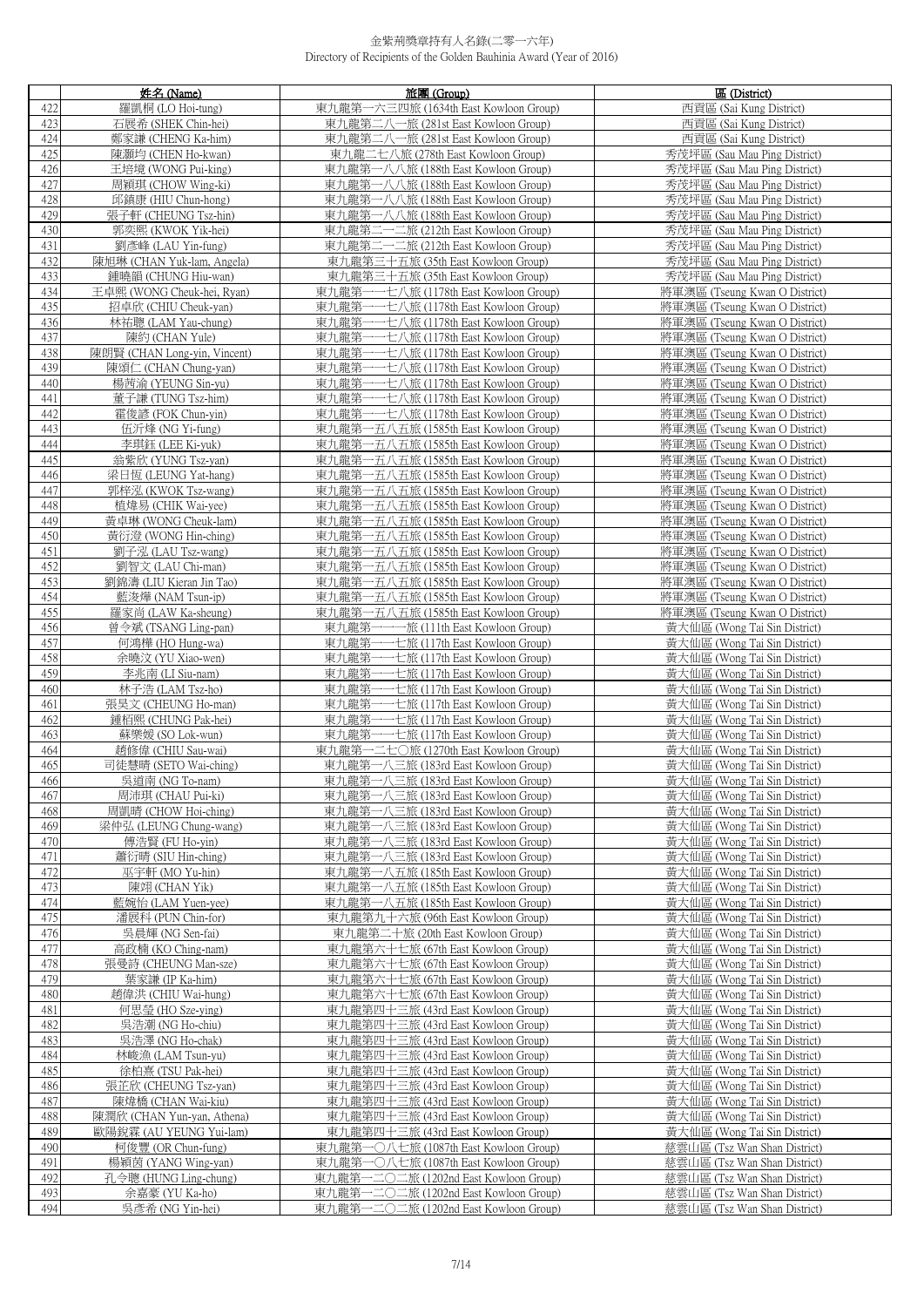|            | 姓名 (Name)                                  | 旅團 (Group)                                                                 | 區 (District)                                               |
|------------|--------------------------------------------|----------------------------------------------------------------------------|------------------------------------------------------------|
| 495        | 李梓灝 (LI Tsz-ho)                            | 東九龍第-<br>-二〇二旅 (1202nd East Kowloon Group)                                 | 慈雲山區 (Tsz Wan Shan District)                               |
| 496        | 陳日峰 (CHAN Yat-fung)                        | 東九龍第一二〇二旅 (1202nd East Kowloon Group)                                      | 慈雲山區 (Tsz Wan Shan District)                               |
| 497        | 黎智佳 (LAI Chi-kai)                          | 東九龍第一二〇二旅 (1202nd East Kowloon Group)                                      | 慈雲山區 (Tsz Wan Shan District)                               |
| 498        | 羅灝樺 (LAW Ho-wah)                           | 東九龍第一二〇二旅 (1202nd East Kowloon Group)                                      | 慈雲山區 (Tsz Wan Shan District)                               |
| 499        | 譚坤賢 (TAM Kwan-yin)                         | 東九龍第一二〇二旅 (1202nd East Kowloon Group)                                      | 慈雲山區 (Tsz Wan Shan District)                               |
| 500        | 王俊稀 (WONG Chun-hei)                        | 東九龍第九十三旅 (93rd East Kowloon Group)                                         | 慈雲山區 (Tsz Wan Shan District)                               |
| 501        | 林希然 (LAM Hei-yin)                          | 東九龍第九十三旅 (93rd East Kowloon Group)                                         | 慈雲山區 (Tsz Wan Shan District)                               |
| 502        | 張婉婷 (CHEUNG Yuen-ting)                     | 東九龍第九十三旅 (93rd East Kowloon Group)                                         | 慈雲山區 (Tsz Wan Shan District)                               |
| 503        | 張瑋峰 (CHEUNG Wai-fung, Roland)              | 東九龍第九十三旅 (93rd East Kowloon Group)                                         | 慈雲山區 (Tsz Wan Shan District)                               |
| 504        | 梁旭成 (LEUNG Yuk-shing)                      | 東九龍第九十三旅 (93rd East Kowloon Group)                                         | 慈雲山區 (Tsz Wan Shan District)                               |
| 505        | 梁凱然 (LEUNG Hoi-yin)                        | 東九龍第九十三旅 (93rd East Kowloon Group)                                         | 慈雲山區 (Tsz Wan Shan District)                               |
| 506        | 陳衍丞 (CHAN Hin-shing)                       | 東九龍第九十三旅 (93rd East Kowloon Group)                                         | 慈雲山區 (Tsz Wan Shan District)                               |
| 507        | 彭庭殷 (PANG Ting-yan)                        | 東九龍第九十三旅 (93rd East Kowloon Group)                                         | 慈雲山區 (Tsz Wan Shan District)                               |
| 508        | 葉靜瑤 (YIP Ching-yiu)                        | 東九龍第九十三旅 (93rd East Kowloon Group)                                         | 慈雲山區 (Tsz Wan Shan District)                               |
| 509        | 詹凱淇 (CHIM Hoi-ki)                          | 東九龍第九十三旅 (93rd East Kowloon Group)                                         | 慈雲山區 (Tsz Wan Shan District)                               |
| 510        | 歐陽浩朗 (AU YEUNG Ho-long)                    | 東九龍第九十三旅 (93rd East Kowloon Group)                                         | 慈雲山區 (Tsz Wan Shan District)                               |
| 511        | 梁竣威 (LEUNG Chun-wai)                       | 東九龍第九旅 (9th East Kowloon Group)                                            | 慈雲山區 (Tsz Wan Shan District)                               |
| 512        | 陳柏謙 (CHAN Pak-him)                         | 東九龍第九旅 (9th East Kowloon Group)                                            | 慈雲山區 (Tsz Wan Shan District)                               |
| 513        | 馮貝兒 (FUNG Pui-vi)                          | 東九龍第九旅 (9th East Kowloon Group)                                            | 慈雲山區 (Tsz Wan Shan District)                               |
| 514        | 馮順基 (FUNG Shun-kei)                        | 東九龍第九旅 (9th East Kowloon Group)                                            | 慈雲山區 (Tsz Wan Shan District)                               |
| 515        | 黃耀中 (WONG Yiu-chung)                       | 東九龍第九旅 (9th East Kowloon Group)                                            | 慈雲山區 (Tsz Wan Shan District)                               |
| 516        | 黃兆永 (WONG Siu-wing)                        | 東九龍第二六四旅 (264th East Kowloon Group)                                        | 慈雲山區 (Tsz Wan Shan District)                               |
| 517        | 鍾曉健 (CHUNG Hiu-kin)                        | 東九龍第二六四旅 (264th East Kowloon Group)                                        | 慈雲山區 (Tsz Wan Shan District)                               |
| 518        | 郭鎧盈 (KWOK Hoi-ying)                        | 東九龍第四十八旅 (48th East Kowloon Group)                                         | 慈雲山區 (Tsz Wan Shan District)                               |
| 519        | 何依玲 (HO Yee-ling)                          | 東九龍第一九五旅 (195th East Kowloon Group)                                        | 鯉魚門區 (Lei Yue Mun District)                                |
| 520        | 李建鋒 (LI Kin-fung)                          | 東九龍第一九五旅 (195th East Kowloon Group)                                        | 鯉魚門區 (Lei Yue Mun District)                                |
| 521        | 李梓雯 (LI Tsz-man)                           | 東九龍第一九五旅 (195th East Kowloon Group)                                        | 鯉魚門區 (Lei Yue Mun District)                                |
| 522        | 林昊謙 (LAM Ho-him)                           | 東九龍第一九五旅 (195th East Kowloon Group)                                        | 鯉魚門區 (Lei Yue Mun District)<br>鯉魚門區 (Lei Yue Mun District) |
| 523<br>524 | 袁楚潁 (YUEN Cho-wing)<br>曾梓祐 (TSANG Tsz-yau) | 東九龍第一九五旅 (195th East Kowloon Group)<br>東九龍第一九五旅 (195th East Kowloon Group) | 鯉魚門區 (Lei Yue Mun District)                                |
| 525        | 鄧柏朗 (TANG Pak-long)                        | 東九龍第一四五〇旅 (1450th East Kowloon Group)                                      | 鯉魚門區 (Lei Yue Mun District)                                |
| 526        | 何卓希 (HO Cheuk-hei)                         | 東九龍第十旅 (10th East Kowloon Group)                                           | 鯉魚門區 (Lei Yue Mun District)                                |
| 527        | 何耀文 (HO Yiu-man)                           | 東九龍第十旅 (10th East Kowloon Group)                                           | 鯉魚門區 (Lei Yue Mun District)                                |
| 528        | 余均煒 (YU Kwan-wai)                          | 東九龍第十旅 (10th East Kowloon Group)                                           | 鯉魚門區 (Lei Yue Mun District)                                |
| 529        | 呂嘉洛 (LUI Ka-lok)                           | 東九龍第十旅 (10th East Kowloon Group)                                           | 鯉魚門區 (Lei Yue Mun District)                                |
| 530        | 梁家澄 (LEUNG Ka-ching)                       | 東九龍第十旅 (10th East Kowloon Group)                                           | 鯉魚門區 (Lei Yue Mun District)                                |
| 531        | 馮梓絡 (FUNG Tsz-lok)                         | 東九龍第十旅 (10th East Kowloon Group)                                           | 鯉魚門區 (Lei Yue Mun District)                                |
| 532        | 楊綺薇 (YEUNG Yee-mei)                        | 東九龍第十旅 (10th East Kowloon Group)                                           | 鯉魚門區 (Lei Yue Mun District)                                |
| 533        | 陳延煒 (CHAN Yin-wai)                         | 東九龍第四十旅 (40th East Kowloon Group)                                          | 鯉魚門區 (Lei Yue Mun District)                                |
| 534        | 陳鴻峰 (CHAN Hung-fung)                       | 東九龍第四十旅 (40th East Kowloon Group)                                          | 鯉魚門區 (Lei Yue Mun District)                                |
| 535        | 麥洺滔 (MAK Ming-to)                          | 東九龍第四十旅 (40th East Kowloon Group)                                          | 鯉魚門區 (Lei Yue Mun District)                                |
| 536        | 王韋賢 (WONG Wai-vin)                         | 東九龍第一八二旅 (182nd East Kowloon Group)                                        | 觀塘區 (Kwun Tong District)                                   |
| 537        | 何欣陽 (HO Yan-yeung)                         | 東九龍第一八二旅 (182nd East Kowloon Group)                                        | 觀塘區 (Kwun Tong District)                                   |
| 538        | 余翠愉 (YU Chui-yu)                           | 東九龍第一八二旅 (182nd East Kowloon Group)                                        | 觀塘區 (Kwun Tong District)                                   |
| 539        | 吳庚泓 (NG Kang-wang)                         | 東九龍第一八二旅 (182nd East Kowloon Group)                                        | 觀塘區 (Kwun Tong District)                                   |
| 540        | 吳晉軒 (WU Chun-hin)                          | 東九龍第一八二旅 (182nd East Kowloon Group)                                        | 觀塘區 (Kwun Tong District)                                   |
| 541        | 沙曉 (SA Hiu)                                | 東九龍第一八二旅 (182nd East Kowloon Group)                                        | 觀塘區 (Kwun Tong District)                                   |
| 542        | 冼諾恆 (XIAN Lok-hang)                        | 東九龍第一八二旅 (182nd East Kowloon Group)<br>東九龍第一八二旅 (182nd East Kowloon Group) | 觀塘區 (Kwun Tong District)                                   |
| 543<br>544 | 周健豪 (ZHOU Kin-ho)                          | 東九龍第一八二旅 (182nd East Kowloon Group)                                        | 觀塘區 (Kwun Tong District)<br>觀塘區 (Kwun Tong District)       |
| 545        | 姚叙延 (YIU Chui-yin)<br>陳勇達 (CHAN Yung-tat)  | 東九龍第一八二旅 (182nd East Kowloon Group)                                        | 觀塘區 (Kwun Tong District)                                   |
| 546        | 鄞榮基 (YIN Wing-kei)                         | 東九龍第一八二旅 (182nd East Kowloon Group)                                        | 觀塘區 (Kwun Tong District)                                   |
| 547        | 鄧慧怡 (TANG Wai-yi)                          | 東九龍第一八二旅 (182nd East Kowloon Group)                                        | 觀塘區 (Kwun Tong District)                                   |
| 548        | 盧卓宏 (LO Cheuk-wang)                        | 東九龍第一八二旅 (182nd East Kowloon Group)                                        | 觀塘區 (Kwun Tong District)                                   |
| 549        | 羅梓童 (LO Tsz-tung)                          | 東九龍第一八二旅 (182nd East Kowloon Group)                                        | 觀塘區 (Kwun Tong District)                                   |
| 550        | 林靖泓 (LAM Ching-wang)                       | 東九龍第一五九旅 (159th East Kowloon Group)                                        | 觀塘區 (Kwun Tong District)                                   |
| 551        | 馬英傑 (MA Ying-kit)                          | 東九龍第一五九旅 (159th East Kowloon Group)                                        | 觀塘區 (Kwun Tong District)                                   |
| 552        | 李樂彤 (LI Lok-tung)                          | 東九龍第二四七旅 (247th East Kowloon Group)                                        | 觀塘區 (Kwun Tong District)                                   |
| 553        | 葉城佑 (YIP Shing-yau)                        | 東九龍第二四七旅 (247th East Kowloon Group)                                        | 觀塘區 (Kwun Tong District)                                   |
| 554        | 陳奕綸 (CHAN Yik-lun)                         | 東九龍第十五旅 (15th East Kowloon Group)                                          | 觀塘區 (Kwun Tong District)                                   |

# 新界地域 (New Territories Region)

|           | 姓名 (Name)            | 旅團 (Group)                        | 區 (District)                   |
|-----------|----------------------|-----------------------------------|--------------------------------|
| ا را را ر | 王嘉祿 (WONG Ka-luk)    | 十八鄉第九旅 (9th Shap Pat Heung Group) | 十八鄉區 (Shap Pat Heung District) |
| 556       | 陳卓然 (CHAN Cheuk-yin) | 十八鄉第九旅 (9th Shap Pat Heung Group) | 十八鄉區 (Shap Pat Heung District) |
|           | 楊樂怡 (YEUNG Lok-yee)  | 十八鄉第九旅 (9th Shap Pat Heung Group) | 十八鄉區 (Shap Pat Heung District) |
| 5581      | 黎栢良 (LAI Pak-leung)  | 十八鄉第九旅 (9th Shap Pat Heung Group) | 十八鄉區 (Shap Pat Heung District) |
| 5591      | 黎曉晴 (LAI Hiu-ching)  | 十八鄉第九旅 (9th Shap Pat Heung Group) | 十八鄉區 (Shap Pat Heung District) |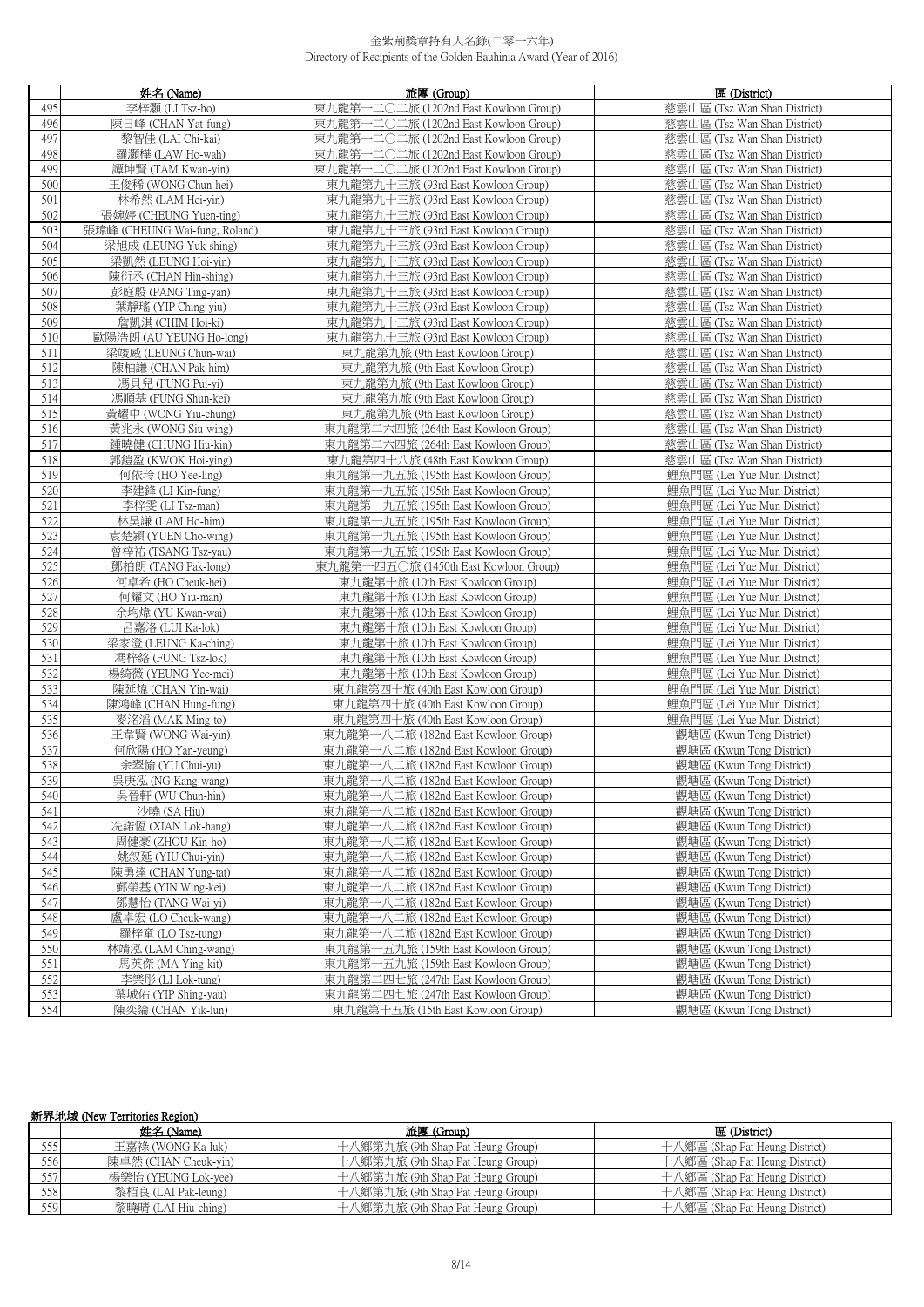|            | 姓名 (Name)                                     | 旅團(Group)                                                                    | 區 (District)                                                     |
|------------|-----------------------------------------------|------------------------------------------------------------------------------|------------------------------------------------------------------|
| 560        | 吳倬僖 (NG Cheuk-hei)                            | 十八鄉第二十一旅 (21st Shap Pat Heung Group)                                         | 十八鄉區 (Shap Pat Heung District)                                   |
| 561        | 何紀蓮 (HO Kei-lin)                              | 十八鄉第二十二旅 (22nd Shap Pat Heung Group)                                         | 十八鄉區 (Shap Pat Heung District)                                   |
| 562        | 吳彥璋 (NG Yin-cheung)                           | 十八鄉第二十二旅 (22nd Shap Pat Heung Group)                                         | 十八鄉區 (Shap Pat Heung District)                                   |
| 563        | 林妙衡 (LAM Miu-heng)                            | 十八鄉第二十二旅 (22nd Shap Pat Heung Group)                                         | 十八鄉區 (Shap Pat Heung District)                                   |
| 564        | 楊子澔 (YEUNG Tsz-ho)                            | 十八鄉第二十二旅 (22nd Shap Pat Heung Group)                                         | 十八鄉區 (Shap Pat Heung District)                                   |
| 565        | 黎偉業 (LAI Wai-yip)                             | 十八鄉第二十二旅 (22nd Shap Pat Heung Group)                                         | 十八鄉區 (Shap Pat Heung District)                                   |
| 566        | 黃丞謙 (WONG Shing-him)                          | 十八鄉第二旅 (2nd Shap Pat Heung Group)                                            | 十八鄉區 (Shap Pat Heung District)                                   |
| 567        | 子傑 (Yousut Ahamed)                            | 十八鄉第八旅 (8th Shap Pat Heung Group)                                            | 十八鄉區 (Shap Pat Heung District)                                   |
| 568        | 何偉才 (HO Wai-choi)                             | 十八鄉第八旅 (8th Shap Pat Heung Group)                                            | 十八鄉區 (Shap Pat Heung District)                                   |
| 569<br>570 | 郭冠皚 (KWOK Kwun-yi)<br>郭冠霆 ( KWOK Kwun-ting)   | 十八鄉第八旅 (8th Shap Pat Heung Group)<br>十八鄉第八旅 (8th Shap Pat Heung Group)       | 十八鄉區 (Shap Pat Heung District)<br>十八鄉區 (Shap Pat Heung District) |
| 571        | 陳彥博 (CHAN Yean-pok)                           | 十八鄉第八旅 (8th Shap Pat Heung Group)                                            | 十八鄉區 (Shap Pat Heung District)                                   |
| 572        | 傅栢彥 (FU Pak-yin)                              | 十八鄉第八旅 (8th Shap Pat Heung Group)                                            | 十八鄉區 (Shap Pat Heung District)                                   |
| 573        | 林卓罕 (LAM Cheuk-hon)                           | 大嶼山第二十旅 (20th Lantau Island Group)                                           | 大嶼山區 (Lantau District)                                           |
| 574        | 陳鈞洛 (CHAN Kwun-lok)                           | 大嶼山第二十旅 (20th Lantau Island Group)                                           | 大嶼山區 (Lantau District)                                           |
| 575        | 黃軍 (WONG-kwan)                                | 大嶼山第二十旅 (20th Lantau Island Group)                                           | 大嶼山區 (Lantau District)                                           |
| 576        | 蔡培熙 (Samson Tsoi)                             | 大嶼山第二十旅 (20th Lantau Island Group)                                           | 大嶼山區 (Lantau District)                                           |
| 577        | 任昊弘 (YAM Ho-wang)                             | 大嶼山第十三旅 (13th Lantau Island Group)                                           | 大嶼山區 (Lantau District)                                           |
| 578        | 朱昊雲 (CHU Ho-wan)                              | 大嶼山第十三旅 (13th Lantau Island Group)                                           | 大嶼山區 (Lantau District)                                           |
| 579        | 陳朗謙 (CHAN Long-him)                           | 大嶼山第十三旅 (13th Lantau Island Group)                                           | 大嶼山區 (Lantau District)                                           |
| 580        | 伍師塱 (NG Sze-long)                             | 元朗西第二十四旅 (24th New Territories Group)                                        | 元朗西區 (Yuen Long West District)                                   |
| 581        | 林樂熙 (LAM Lok-hei)                             | 元朗西第二十四旅 (24th New Territories Group)                                        | 元朗西區 (Yuen Long West District)                                   |
| 582        | 許雅嵐 (HUI Nga-nam)                             | 元朗西第二十四旅 (24th New Territories Group)                                        | 元朗西區 (Yuen Long West District)                                   |
| 583        | 陳梃曜 (CHAN Ting-yiu)                           | 元朗西第二十四旅 (24th New Territories Group)                                        | 元朗西區 (Yuen Long West District)                                   |
| 584        | 黃靄翹 (WONG Oi-kiu)                             | 元朗西第二十四旅 (24th New Territories Group)                                        | 元朗西區 (Yuen Long West District)                                   |
| 585        | 劉子穎 (LAU Tsz-wing)<br>吳翰南 (NG Hon-nam)        | 元朗西第二十四旅 (24th New Territories Group)                                        | 元朗西區 (Yuen Long West District)<br>元朗西區 (Yuen Long West District) |
| 586<br>587 | 鄭皓程 (CHENG Ho-ching)                          | 元朗西第十五旅 (15th Yuen Long West Group)<br>元朗西第十五旅 (15th Yuen Long West Group)   | 元朗西區 (Yuen Long West District)                                   |
| 588        | 朱天朗 (CHU Tin-long)                            | 元朗西第十四旅 (14th Yuen Long West Group)                                          | 元朗西區 (Yuen Long West District)                                   |
| 589        | 唐偲瑤 (Tong Sz-yiu)                             | 元朗西第十四旅 (14th Yuen Long West Group)                                          | 元朗西區 (Yuen Long West District)                                   |
| 590        | 徐尉庭 (CHUI Wai-ting)                           | 元朗西第十四旅 (14th Yuen Long West Group)                                          | 元朗西區 (Yuen Long West District)                                   |
| 591        | 麥振康 (MAK Chun-hong Donald)                    | 元朗西第十四旅 (14th Yuen Long West Group)                                          | 元朗西區 (Yuen Long West District)                                   |
| 592        | 江智瑜 (KWONG Chi-yu)                            | 新界第一三七一旅 (1371st New Territories Group)                                      | 元朗西區 (Yuen Long West District)                                   |
| 593        | 莫雅梓 (MOK Nga-tsz)                             | 新界第一三七一旅 (1371st New Territories Group)                                      | 元朗西區 (Yuen Long West District)                                   |
| 594        | 陳俊熹 (CHEN Chun-hei)                           | 新界第一三七一旅 (1371st New Territories Group)                                      | 元朗西區 (Yuen Long West District)                                   |
| 595        | 葉佩盈 (YIP Pui-ying)                            | 新界第一三七一旅 (1371st New Territories Group)                                      | 元朗西區 (Yuen Long West District)                                   |
| 596        | 謝幸燁 (TSE Hang-ip)                             | 新界第一三七一旅 (1371st New Territories Group)                                      | 元朗西區 (Yuen Long West District)                                   |
| 597        | 李溥源 (LEE Po-yuen)                             | 元朗東第七旅 (7th Yuen Long East Group)                                            | 元朗東區 (Yuen Long East District)                                   |
| 598        | 王穎琪 (WONG Wing-ki)                            | 元朗東第五十二旅 (52nd Yuen Long East Group)                                         | 元朗東區 (Yuen Long East District)                                   |
| 599        | 吳子灝 (NG Tsz-ho)                               | 元朗東第五十二旅 (52nd Yuen Long East Group)                                         | 元朗東區 (Yuen Long East District)                                   |
| 600        | 吳諾瑤 (NG Nok-viu)                              | 元朗東第五十二旅 (52nd Yuen Long East Group)                                         | 元朗東區 (Yuen Long East District)                                   |
| 601<br>602 | 李錦烽 (LI Kam-fung)<br>周羿堃 (CHAU Ngai-kwan)     | 元朗東第五十二旅 (52nd Yuen Long East Group)                                         | 元朗東區 (Yuen Long East District)<br>元朗東區 (Yuen Long East District) |
| 603        | 林竹賢 (LAM Chuk-yin)                            | 元朗東第五十二旅 (52nd Yuen Long East Group)<br>元朗東第五十二旅 (52nd Yuen Long East Group) | 元朗東區 (Yuen Long East District)                                   |
| 604        |                                               |                                                                              | 元朗東區 (Yuen Long East District)                                   |
| 605        | 孫耀祥 (SUEN Yiu-cheung)<br>徐靖嵐 (TSUI Ching-nam) | 元朗果第五十二旅 (52nd Yuen Long East Group)<br>元朗東第五十二旅 (52nd Yuen Long East Group) | 元朗東區 (Yuen Long East District)                                   |
| 606        | 高浚禧 (KO Tsun-hei)                             | 元朗東第五十二旅 (52nd Yuen Long East Group)                                         | 元朗東區 (Yuen Long East District)                                   |
| 607        | 張喆熙 (CHEUNG Chit-hei)                         | 元朗東第五十二旅 (52nd Yuen Long East Group)                                         | 元朗東區 (Yuen Long East District)                                   |
| 608        | 梁歡焮 (LANG Fun-yan)                            | 元朗東第五十二旅 (52nd Yuen Long East Group)                                         | 元朗東區 (Yuen Long East District)                                   |
| 609        | 莊柏堅 (CHONG Pak-kin)                           | 元朗東第五十二旅 (52nd Yuen Long East Group)                                         | 元朗東區 (Yuen Long East District)                                   |
| 610        | 陳宇軒 (CHAN Yu-hin)                             | 元朗東第五十二旅 (52nd Yuen Long East Group)                                         | 元朗東區 (Yuen Long East District)                                   |
| 611        | 黃文謙 (WONG Man-him)                            | 元朗東第五十二旅 (52nd Yuen Long East Group)                                         | 元朗東區 (Yuen Long East District)                                   |
| 612        | 黃雅渝 (WONG Nga-yu)                             | 元朗東第五十二旅 (52nd Yuen Long East Group)                                         | 元朗東區 (Yuen Long East District)                                   |
| 613        | 葉偉正 (YE Wai-ching)                            | 元朗東第五十二旅 (52nd Yuen Long East Group)                                         | 元朗東區 (Yuen Long East District)                                   |
| 614        | 雷詠之 (LUI Wing-chi)                            | 元朗東第五十二旅 (52nd Yuen Long East Group)                                         | 元朗東區 (Yuen Long East District)                                   |
| 615        | 劉釋裕 (LAU Sik-yu)                              | 元朗東第五十二旅 (52nd Yuen Long East Group)                                         | 元朗東區 (Yuen Long East District)                                   |
| 616        | 潘芷菁 (POON Tsz-ching)                          | 元朗東第五十二旅 (52nd Yuen Long East Group)<br>元朗東第五十二旅 (52nd Yuen Long East Group) | 元朗東區 (Yuen Long East District)<br>元朗東區 (Yuen Long East District) |
| 617<br>618 | 鄧智滔 (TANG Chi-tao)<br>霍家希 (FUK Ka-hei)        | 元朗東第五十二旅 (52nd Yuen Long East Group)                                         | 元朗東區 (Yuen Long East District)                                   |
| 619        | 蘇朗弘 (SO Long-wan)                             | 元朗東第五十二旅 (52nd Yuen Long East Group)                                         | 元朗東區 (Yuen Long East District)                                   |
| 620        | 李美琪 (LEE May-kay Emily)                       | 新界第一三四九旅 (1349th New Territories Group)                                      | 元朗東區 (Yuen Long East District)                                   |
| 621        | 倪芷慧 (NGAI Tsz-wai)                            | 新界第一三四九旅 (1349th New Territories Group)                                      | 元朗東區 (Yuen Long East District)                                   |
| 622        | 陳秭盈 (CHAN Tsz-ying)                           | 新界第一三四九旅 (1349th New Territories Group)                                      | 元朗東區 (Yuen Long East District)                                   |
| 623        | 李芷琳 (LEE Tsz-lam)                             | 新界第一四二七旅 (1427th New Territories Group)                                      | 元朗東區 (Yuen Long East District)                                   |
| 624        | 周梓盈 (CHAU Tsz-ying)                           | 新界第一四二七旅 (1427th New Territories Group)                                      | 元朗東區 (Yuen Long East District)                                   |
| 625        | 陳嘉禧 (CHAN Ka-hei)                             | 新界第一四二七旅 (1427th New Territories Group)                                      | 元朗東區 (Yuen Long East District)                                   |
| 626        | 趙國楠 (CHIU Kwok-nam)                           | 新界第一四二七旅 (1427th New Territories Group)                                      | 元朗東區 (Yuen Long East District)                                   |
| 627        | 黃婼妍 (WONG Cheuk-yin)                          | 屯門西第二十一旅 (21st Tuen Mun West Group)                                          | 屯門西區 (Tuen Mun West District)                                    |
| 628        | 王梓朗 (WONG Tsz-long)                           | 屯門西第十九旅 (19th Tuen Mun West Group)                                           | 屯門西區 (Tuen Mun West District)                                    |
| 629        | 司徒子悅 (SZETO Tsz-yuet)                         | 屯門西第十九旅 (19th Tuen Mun West Group)                                           | 屯門西區 (Tuen Mun West District)                                    |
| 630        | 張栢裕 (CHEUNG Pak-yu)                           | 屯門西第十九旅 (19th Tuen Mun West Group)                                           | 屯門西區 (Tuen Mun West District)                                    |
| 631        | 曾幸茹 (ZENG Hang-yu)                            | 屯門西第十九旅 (19th Tuen Mun West Group)                                           | 屯門西區 (Tuen Mun West District)                                    |
| 632        | 黃玟粸 (WONG Man-ki)                             | 屯門西第十九旅 (19th Tuen Mun West Group)                                           | 屯門西區 (Tuen Mun West District)                                    |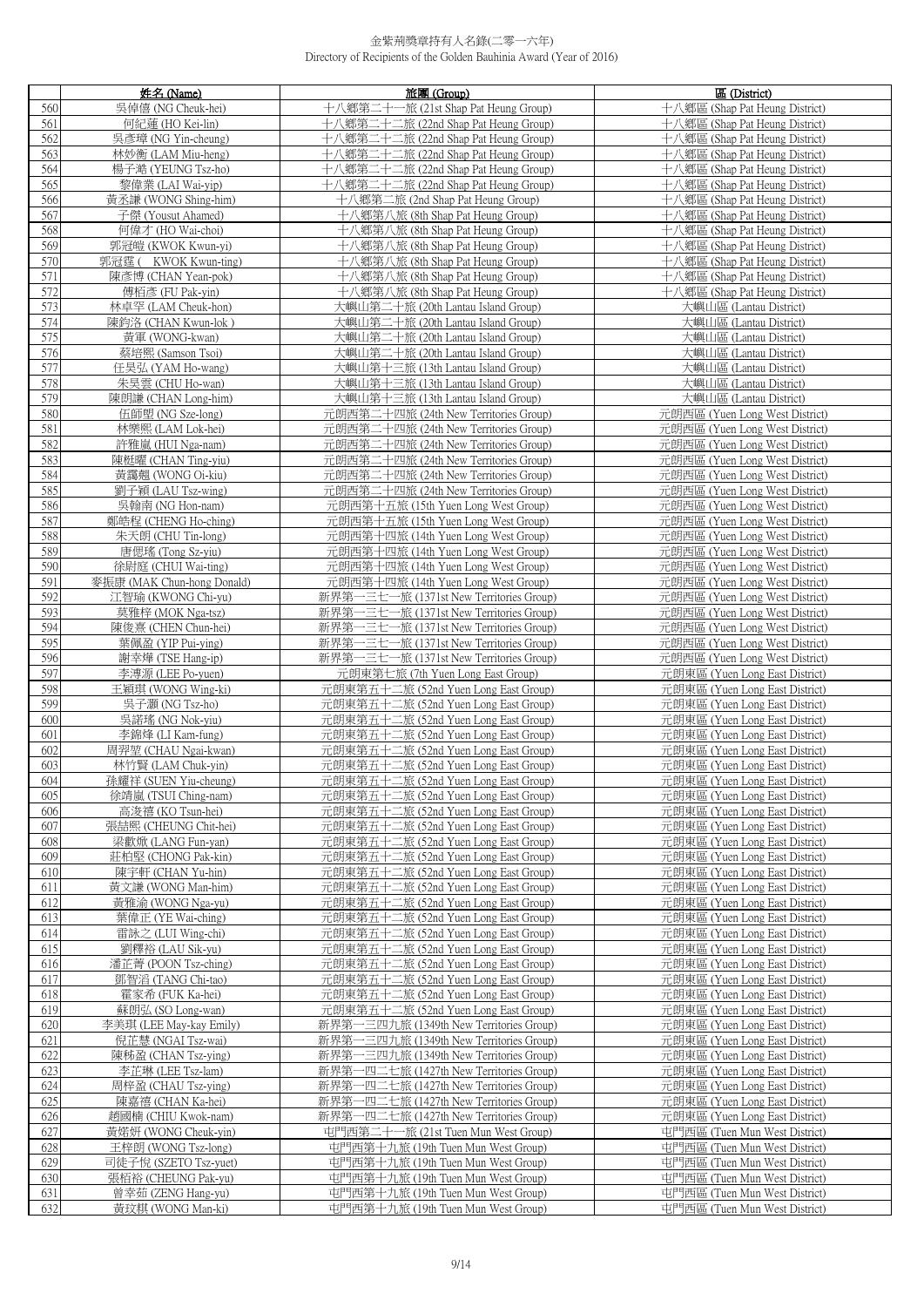|            | 姓名 (Name)                                                    | 旅團(Group)                                                                                  | 區 (District)                                                         |
|------------|--------------------------------------------------------------|--------------------------------------------------------------------------------------------|----------------------------------------------------------------------|
| 633        | 葉家兒 (IP Ka-vi, Chloe)                                        | 屯門西第十九旅 (19th Tuen Mun West Group)                                                         | 屯門西區 (Tuen Mun West District)                                        |
| 634        | 劉啟駿 (LAU Kai-chun)                                           | 屯門西第十九旅 (19th Tuen Mun West Group)                                                         | 屯門西區 (Tuen Mun West District)                                        |
| 635        | 蔡曦文 (TSOI Samuel Hei-man)                                    | 屯門西第十九旅 (19th Tuen Mun West Group)                                                         | 屯門西區 (Tuen Mun West District)                                        |
| 636        | 伍穎琳 (NG Wing-lam)                                            | 屯門西第三旅 (3rd Tuen Mun West Group)                                                           | 屯門西區 (Tuen Mun West District)                                        |
| 637        | 吳宇軒 (NG Yu-hin)                                              | 屯門西第三旅 (3rd Tuen Mun West Group)                                                           | 屯門西區 (Tuen Mun West District)                                        |
| 638        | 林家聚 (LAM Ka-chui)                                            | 屯門西第三旅 (3rd Tuen Mun West Group)                                                           | 屯門西區 (Tuen Mun West District)                                        |
| 639        | 林皓宏 (LIN Ho-wang)                                            | 屯門西第三旅 (3rd Tuen Mun West Group)                                                           | 屯門西區 (Tuen Mun West District)                                        |
| 640        | 梁凱棋 (LEUNG Hoi-ki)                                           | 屯門西第三旅 (3rd Tuen Mun West Group)                                                           | 屯門西區 (Tuen Mun West District)                                        |
| 641        | 許燁婷 (HSU Yip-ting)                                           | 屯門西第三旅 (3rd Tuen Mun West Group)                                                           | 屯門西區 (Tuen Mun West District)                                        |
| 642<br>643 | 曾宇恒 (ZENG Yu-heng)<br>黃希怡 (WONG Hei-vi)                      | 屯門西第三旅 (3rd Tuen Mun West Group)<br>屯門西第三旅 (3rd Tuen Mun West Group)                       | 屯門西區 (Tuen Mun West District)<br>屯門西區 (Tuen Mun West District)       |
| 644        | 黃凝璐 (WONG Ying-lo)                                           | 屯門西第三旅 (3rd Tuen Mun West Group)                                                           | 屯門西區 (Tuen Mun West District)                                        |
| 645        | 蔡珮穎 (CHOI Pui-wing)                                          | 屯門西第三旅 (3rd Tuen Mun West Group)                                                           | 屯門西區 (Tuen Mun West District)                                        |
| 646        | 蕭穎欣 (SIU Wing-yan)                                           | 屯門西第三旅 (3rd Tuen Mun West Group)                                                           | 屯門西區 (Tuen Mun West District)                                        |
| 647        | 鄭日朗 (CHENG Yat-long)                                         | 屯門西第四十一旅 (41st Tuen Mun West Group)                                                        | 屯門西區 (Tuen Mun West District)                                        |
| 648        | 羅少辰 (LAW Siu-sun)                                            | 屯門西第四十一旅 (41st Tuen Mun West Group)                                                        | 屯門西區 (Tuen Mun West District)                                        |
| 649        | 何芷嫣 (HO Tse-yin)                                             | 屯門西第四十九旅 (49th Tuen Mun West Group)                                                        | 屯門西區 (Tuen Mun West District)                                        |
| 650        | 容凱琳 (YUNG Hoi-lam)                                           | 屯門西第四十九旅 (49th Tuen Mun West Group)                                                        | 屯門西區 (Tuen Mun West District)                                        |
| 651        | 陳迅 (CHAN-shun)                                               | 屯門西第四十九旅 (49th Tuen Mun West Group)                                                        | 屯門西區 (Tuen Mun West District)                                        |
| 652        | 曾諾飛 (TSANG Lok-fei)                                          | 新界第一一零零旅 (1100th New Territories Group)                                                    | 屯門西區 (Tuen Mun West District)                                        |
| 653        | 羅玥佳 (LO Yuet-kei)                                            | 新界第一一零零旅 (1100th New Territories Group)                                                    | 屯門西區 (Tuen Mun West District)                                        |
| 654        | 陶嘉聰 (TAO Ka-chung)                                           | 屯門東第三十五旅 (35th Tuen Mun East Group)                                                        | 屯門東區 (Tuen Mun East District)                                        |
| 655        | 湯焌 (TONG Chun)                                               | 屯門東第三十五旅 (35th Tuen Mun East Group)                                                        | 屯門東區 (Tuen Mun East District)                                        |
| 656<br>657 | 黃振昌 (WONG Chun-cheong)<br>經孝嚴 (KING Hau-vim, Kenny)          | 屯門東第三十五旅 (35th Tuen Mun East Group)<br>屯門東第三十五旅 (35th Tuen Mun East Group)                 | 屯門東區 (Tuen Mun East District)<br>屯門東區 (Tuen Mun East District)       |
| 658        | 葉梓恒 (IP Tsz-hang)                                            | 屯門東第三十五旅 (35th Tuen Mun East Group)                                                        | 屯門東區 (Tuen Mun East District)                                        |
| 659        | 江祉進 (KONG Tsz-chun)                                          | 屯門東第五十七旅 (57th Tuen Mun East Group)                                                        | 屯門東區 (Tuen Mun East District)                                        |
| 660        | 林劻澤 (LAM Hong-chak)                                          | 屯門東第五十七旅 (57th Tuen Mun East Group)                                                        | 中門東區 (Tuen Mun East District)                                        |
| 661        | 林雪琪 (LAM Suet-ki)                                            | 屯門東第五十七旅 (57th Tuen Mun East Group)                                                        | 屯門東區 (Tuen Mun East District)                                        |
| 662        | 梁潁姿 (LEUNG Wing-chi)                                         | 屯門東第五十七旅 (57th Tuen Mun East Group)                                                        | 屯門東區 (Tuen Mun East District)                                        |
| 663        | 陳希琳 (CHAN Hei-lam)                                           | 屯門東第五十七旅 (57th Tuen Mun East Group)                                                        | 屯門東區 (Tuen Mun East District)                                        |
| 664        | 陳阮陽 (CHAN Yuen-yeung)                                        | 屯門東第五十七旅 (57th Tuen Mun East Group)                                                        | 屯門東區 (Tuen Mun East District)                                        |
| 665        | 葉澤琛 (YIP Chak-sum)                                           | 屯門東第五十七旅 (57th Tuen Mun East Group)                                                        | 屯門東區 (Tuen Mun East District)                                        |
| 666        | 黎思慧 (LAI Si-wai)                                             | 屯門東第五十七旅 (57th Tuen Mun East Group)                                                        | 屯門東區 (Tuen Mun East District)                                        |
| 667        | 岑祉瑩 (SHUM Tsz-ying)                                          | 新界第一五三八旅 (1538th New Territories Group)                                                    | 屯門東區 (Tuen Mun East District)                                        |
| 668        | 李語嫣 (LEE VIVIAN YU YIN)                                      | 新界第一五三八旅 (1538th New Territories Group)                                                    | 屯門東區 (Tuen Mun East District)                                        |
| 669<br>670 | 黃昱翔 (WONG Yuk-cheung Frankie)<br>魏希洋 (NGAI Hei-yueng, Oscar) | 新界第一五三八旅 (1538th New Territories Group)<br>新界第一五三八旅 (1538th New Territories Group)         | 屯門東區 (Tuen Mun East District)<br>屯門東區 (Tuen Mun East District)       |
| 671        | 孔健行 (HUNG Kin-hang)                                          | 北葵涌第六旅 (6th North Kwai Chung Group)                                                        | 北葵涌區 (North Kwai Chung District)                                     |
| 672        | 王奥辰 (WONG O-sen)                                             | 北葵涌第六旅 (6th North Kwai Chung Group)                                                        | 北葵涌區 (North Kwai Chung District)                                     |
| 673        | 黎子健 (LAI Chi-kin)                                            | 北葵涌第六旅 (6th North Kwai Chung Group)                                                        | 北葵涌區 (North Kwai Chung District)                                     |
| 674        | 羅喬桑 (LAW Kiu-san)                                            | 北葵涌第六旅 (6th North Kwai Chung Group)                                                        | 北葵涌區 (North Kwai Chung District)                                     |
| 675        | 張震南 (CHEUNG Chun-nam)                                        | 新界第一四三一旅 (1431st New Territories Group)                                                    | 北葵涌區 (North Kwai Chung District)                                     |
| 676        | 梁嘉希 (LEUNG Ka-hei)                                           | 新界第一四三一旅 (1431st New Territories Group)                                                    | 北葵涌區 (North Kwai Chung District)                                     |
| 677        | 陳刀怛 (CHAN Lik-hang)                                          | 新界第一四三一旅 (1431st New Territories Group)                                                    | 北癸浦區 (North Kwai Chung District)                                     |
| 678        | 勞子蘊 (LO Tsz-wan)                                             | 新界第一四三一旅 (1431st New Territories Group)<br>新界第一四三一旅 (1431st New Territories Group)         | 北葵涌區 (North Kwai Chung District)                                     |
| 679<br>680 | 黃家熙 (WONG Ka-hei)<br>羅嘉熙 (LAW Ka-hei)                        | 新界第一四三一旅 (1431st New Territories Group)                                                    | 北葵涌區 (North Kwai Chung District)<br>北葵涌區 (North Kwai Chung District) |
| 681        | 吳志謙 (NG Chi-him, Moriz)                                      | 新界第七海童軍旅 (7th NewTerrritories Sea Scout Group)                                             | 北葵涌區 (North Kwai Chung District)                                     |
| 682        | 張嘉峰 (CHEUNG Ka-fung Marco)                                   | 新界第七海童軍旅 (7th NewTerrritories Sea Scout Group)                                             | 北葵涌區 (North Kwai Chung District)                                     |
| 683        | 單晴雯 (SHAN Ching-man)                                         | 新界第七海童軍旅 (7th NewTerrritories Sea Scout Group)                                             | 北葵涌區 (North Kwai Chung District)                                     |
| 684        | 鄭凱瑤 (CHENG Hoi-yiu)                                          | 新界第七海童軍旅 (7th NewTerrritories Sea Scout Group)                                             | 北葵涌區 (North Kwai Chung District)                                     |
| 685        | 余彩鈴 (YU Choi-ling)                                           | 青衣第十四旅 (14th Tsing Yi Group)                                                               | 青衣區 (Tsing Yi District)                                              |
| 686        | 呂栢熙 (LUI Pak-hei)                                            | 青衣第三十旅 (30th Tsing Yi Group)                                                               | 青衣區 (Tsing Yi District)                                              |
| 687        | 李明晉 (LI Ming-chun)                                           | 青衣第三十旅 (30th Tsing Yi Group)                                                               | 青衣區 (Tsing Yi District)                                              |
| 688        | 李冠軒 (LEE Kwun-hin)                                           | 青衣第三十旅 (30th Tsing Yi Group)<br>青衣第三十旅 (30th Tsing Yi Group)                               | 青衣區 (Tsing Yi District)                                              |
| 689<br>690 | 張佳良 (CHEUNG Kai-leung)<br>張偉雄 (CHEUNG Wai-hung)              | 青衣第三十旅 (30th Tsing Yi Group)                                                               | 青衣區 (Tsing Yi District)<br>青衣區 (Tsing Yi District)                   |
| 691        | 羅仲恩 (LO Chung-yan)                                           | 青衣第三十旅 (30th Tsing Yi Group)                                                               | 青衣區 (Tsing Yi District)                                              |
| 692        | 沈卓軒 (SHUM Cheuk-hin)                                         | 新界第一一七三旅 (1173rd New Territories Group)                                                    | 青衣區 (Tsing Yi District)                                              |
| 693        | 林令堃 (LAM Ning-kwan)                                          | 新界第一一七三旅 (1173rd New Territories Group)                                                    | 青衣區 (Tsing Yi District)                                              |
| 694        | 陳凱彤 (CHAN Tiffany)                                           | 新界第一一七三旅 (1173rd New Territories Group)                                                    | 青衣區 (Tsing Yi District)                                              |
| 695        | 潘子晴 (POON Tsz-ching)                                         | 新界第-<br>---七三旅 (1173rd New Territories Group)                                              | 青衣區 (Tsing Yi District)                                              |
| 696        | 談悅晴 (TAM Yuet-ching)                                         | 一七三旅 (1173rd New Territories Group)<br>新界第·                                                | 青衣區 (Tsing Yi District)                                              |
| 697        | 譚泳 (TAM-wing)                                                | 新界第<br>一七三旅 (1173rd New Territories Group)                                                 | 青衣區 (Tsing Yi District)                                              |
| 698<br>699 | 關亦彤 (Kwan Yik-tung)<br>何沛悠 (HO Pui-yau)                      | 新界第·<br>·七三旅 (1173rd New Territories Group)<br>新界第-<br>一九九旅 (1199th New Territories Group) | 青衣區 (Tsing Yi District)<br>青衣區 (Tsing Yi District)                   |
| 700        | 邱宇軒 (YAU Yu-hin Jackie)                                      | 新界第-<br>一九九旅 (1199th New Territories Group)                                                | 青衣區 (Tsing Yi District)                                              |
| 701        | 蔡常軒 (CHOI Sheung-hin)                                        | 新界第-<br>一九九旅 (1199th New Territories Group)                                                | 青衣區 (Tsing Yi District)                                              |
| 702        | 鄭恩霖 (CHENG Yan-lam)                                          | 一九九旅 (1199th New Territories Group)<br>新界第一                                                | 青衣區 (Tsing Yi District)                                              |
| 703        | 戴子津 (DAI Tsz-chun)                                           | 新界第一一九九旅 (1199th New Territories Group)                                                    | 青衣區 (Tsing Yi District)                                              |
| 704        | 繆斯瑜 (MAU Sze-yu)                                             | 新界第一一九九旅 (1199th New Territories Group)                                                    | 青衣區 (Tsing Yi District)                                              |
| 705        | 何家希 (HO Ka-hei)                                              | 新界第一二三六旅 (1236th New Territories Group)                                                    | 青衣區 (Tsing Yi District)                                              |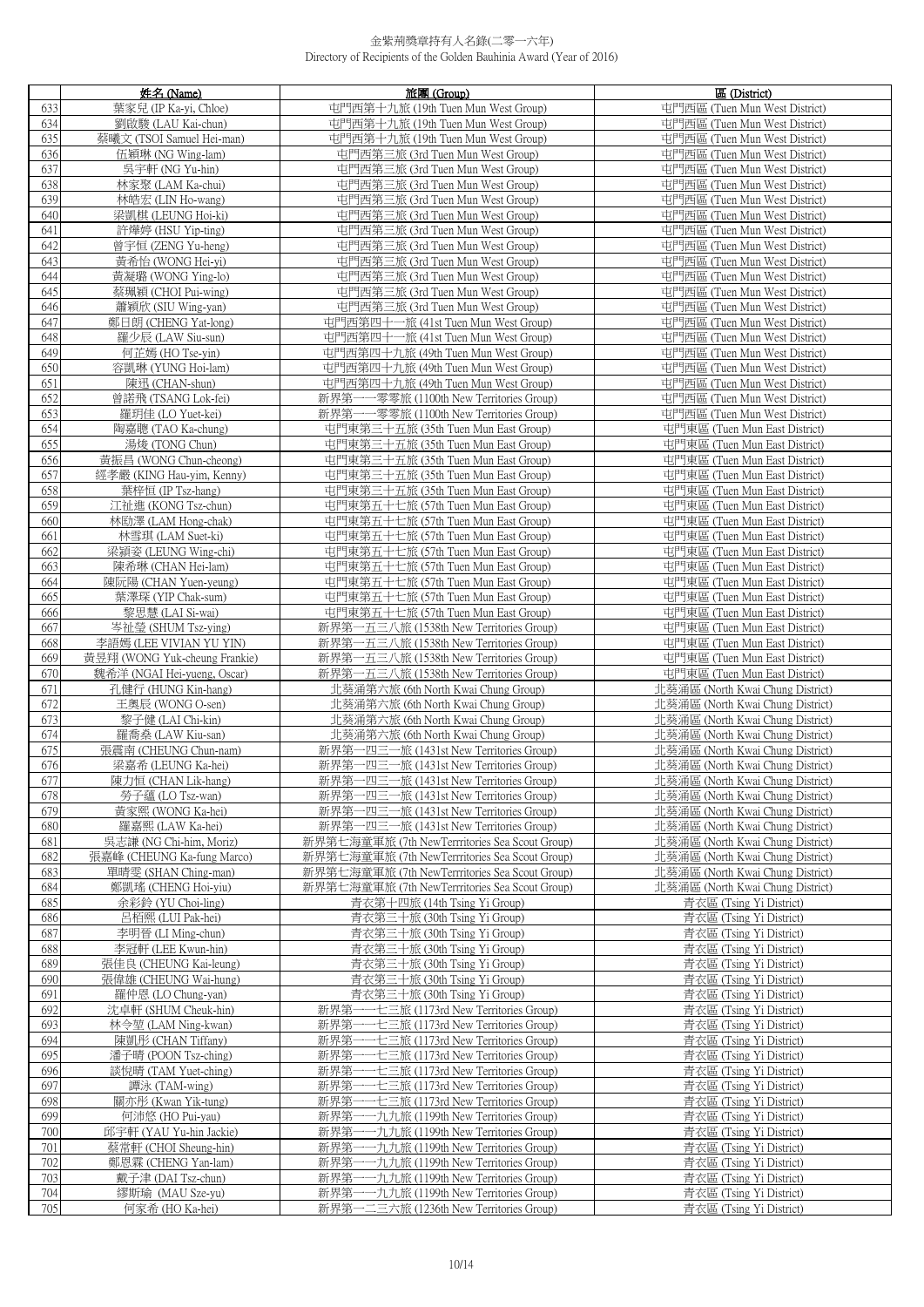| 姓名 (Name)<br>旅團 (Group) |                              | 區 (District)                            |                                  |
|-------------------------|------------------------------|-----------------------------------------|----------------------------------|
| 706                     | 林凱俊 (LAM Hoi-chun)           | 新界第一二三六旅 (1236th New Territories Group) | 青衣區 (Tsing Yi District)          |
| 707                     | 張凱傑 (CHANG Hoi-kit)          | 新界第一二三六旅 (1236th New Territories Group) | 青衣區 (Tsing Yi District)          |
| 708                     | 楊凱桐 (YEUNG Hoi-tung)         | 新界第一二三六旅 (1236th New Territories Group) | 青衣區 (Tsing Yi District)          |
| 709                     | 黎卓瑜 (LAI Cheuk-yu)           | 新界第一二三六旅 (1236th New Territories Group) | 青衣區 (Tsing Yi District)          |
| 710                     | 鍾曉桐 (CHUNG Hiu-tung)         | 新界第一二三六旅 (1236th New Territories Group) | 青衣區 (Tsing Yi District)          |
| 711                     | 江縉傑 (KONG Chun-kit)          | 南葵涌第二旅 (2nd South Kwai Chung Group)     | 南葵涌區 (South Kwai Chung District) |
| 712                     | 馮漢平 (FUNG Hon-ping)          | 新界第一一一二旅 (1112th New Territories Group) | 南葵涌區 (South Kwai Chung District) |
| 713                     | 梁勇行 (LEUNG Yung-hang)        | 荃灣第九旅 (9th Tsuen Wan Group)             | 荃灣區 (Tsuen Wan District)         |
| 714                     | 黃靜如 (WONG Ching-yu)          | 荃灣第九旅 (9th Tsuen Wan Group)             | 荃灣區 (Tsuen Wan District)         |
| 715                     | 關禮進 (KWAN Lai-chun)          | 荃灣第九旅 (9th Tsuen Wan Group)             | 荃灣區 (Tsuen Wan District)         |
| 716                     | 李沛恆 (LEE Pui-hang)           | 荃灣第二十八旅 (28th Tsuen Wan Group)          | 荃灣區 (Tsuen Wan District)         |
| 717                     | 范家珺 (FAN Ka-kwan)            | 荃灣第二十八旅 (28th Tsuen Wan Group)          | 荃灣區 (Tsuen Wan District)         |
| 718                     | 倪慶齡 (NGAI Hing-ling)         | 荃灣第二十八旅 (28th Tsuen Wan Group)          | 荃灣區 (Tsuen Wan District)         |
| 719                     | 馬境辰 (MA King-sen)            | 荃灣第二十八旅 (28th Tsuen Wan Group)          | 荃灣區 (Tsuen Wan District)         |
| 720                     | 梁瑷林 (LEUNG Oi-lam)           | 荃灣第二十八旅 (28th Tsuen Wan Group)          | 荃灣區 (Tsuen Wan District)         |
| 721                     | 馮晰哲 (FUNG Sik-cit)           | 荃灣第二十八旅 (28th Tsuen Wan Group)          | 荃灣區 (Tsuen Wan District)         |
| 722                     | 葉景熙 (YIP King-hei)           | 荃灣第二十八旅 (28th Tsuen Wan Group)          | 荃灣區 (Tsuen Wan District)         |
| 723                     | 歐凱晴 (AU Hoi-ching)           | 荃灣第二十八旅 (28th Tsuen Wan Group)          | 荃灣區 (Tsuen Wan District)         |
| 724                     | 譚熙瑜 (TAM Hei-yu)             | 荃灣第二十八旅 (28th Tsuen Wan Group)          | 荃灣區 (Tsuen Wan District)         |
| 725                     | 唐琸珽 (TONG Cheuk-ting)        | 荃灣第二十三旅 (23rd Tsuen Wan Group)          | 荃灣區 (Tsuen Wan District)         |
| 726                     | 鄭子超 (CHENG Tsz-chiu)         | 荃灣第二十三旅 (23rd Tsuen Wan Group)          | 荃灣區 (Tsuen Wan District)         |
| 727                     | 鄭弘浚 (CHENG Wang-chun)        | 荃灣第二十三旅 (23rd Tsuen Wan Group)          | 荃灣區 (Tsuen Wan District)         |
| 728                     | 梁曉昕 (LEUNG Hiu-yan, Natalie) | 荃灣第二旅 (2nd Tsuen Wan Group)             | 荃灣區 (Tsuen Wan District)         |
| 729                     | 樊思嵐 (FAN Sze-laam)           | 荃灣第二旅 (2nd Tsuen Wan Group)             | 荃灣區 (Tsuen Wan District)         |
| 730                     | 霍梓柔 (FOK Sze-yau)            | 荃灣第二旅 (2nd Tsuen Wan Group)             | 荃灣區 (Tsuen Wan District)         |
| 731                     | 石銘謙 (SHEK Ming-him)          | 荃灣第八旅 (8th Tsuen Wan Group)             | 荃灣區 (Tsuen Wan District)         |
| 732                     | 周建希 (CHOW Kin-hei)           | 荃灣第八旅 (8th Tsuen Wan Group)             | 荃灣區 (Tsuen Wan District)         |
| 733                     | 梁喻臻 (LEUNG Yu-chun)          | 荃灣第八旅 (8th Tsuen Wan Group)             | 荃灣區 (Tsuen Wan District)         |
| 734                     | 吳伯熹 (NG Pak-hei)             | 荃灣第十一旅 (11th Tsuen Wan Group)           | 荃灣區 (Tsuen Wan District)         |
| 735                     | 吳爾謙 (NG Yi-him)              | 荃灣第十一旅 (11th Tsuen Wan Group)           | 荃灣區 (Tsuen Wan District)         |
| 736                     | 李明恩 (LI Ming-yan)            | 荃灣第十一旅 (11th Tsuen Wan Group)           | 荃灣區 (Tsuen Wan District)         |
| 737                     | 李綽峰 (LI Cheuk-fung)          | 荃灣第十一旅 (11th Tsuen Wan Group)           | 荃灣區 (Tsuen Wan District)         |
| 738                     | 江麗妍 (KONG Lai-in)            | 荃灣第十四旅 (14th Tsuen Wan Group)           | 荃灣區 (Tsuen Wan District)         |
| 739                     | 李諾軒 (LEE Lok-hin)            | 荃灣第十四旅 (14th Tsuen Wan Group)           | 荃灣區 (Tsuen Wan District)         |
| 740                     | 陳琬貽 (CHAN Yuen-yee)          | 荃灣第十四旅 (14th Tsuen Wan Group)           | 荃灣區 (Tsuen Wan District)         |
| 741                     | 黃浚煒 (WONG Tsun-wai)          | 荃灣第十四旅 (14th Tsuen Wan Group)           | 荃灣區 (Tsuen Wan District)         |
| 742                     | 陳景琛 (CHAN King-sam)          | 新界第一五六四旅 (1564th New Territories Group) | 荃灣區 (Tsuen Wan District)         |
| 743                     | 葉康盈 (IP Hong-ying)           | 新界第一五六四旅 (1564th New Territories Group) | 荃灣區 (Tsuen Wan District)         |

### 新界東地域 (New Territories East Region)

|     | 姓名 (Name)                          | 旅團 (Group)                        | 區 (District)                 |
|-----|------------------------------------|-----------------------------------|------------------------------|
| 744 | 文曉聰 (MAN Hiu-chung)                | 大埔北第十七旅 (17th Tai Po North Group) | 大埔北區 (Tai Po North District) |
| 745 | 朱康雨 (ZHU Hong-yu)                  | 大埔北第十七旅 (17th Tai Po North Group) | 大埔北區 (Tai Po North District) |
| 746 | 何汶澧 (HO Man-lai)                   | 大埔北第十七旅 (17th Tai Po North Group) | 大埔北區 (Tai Po North District) |
| 747 | 李淑銘 (LEE Shuk-ming)                | 大埔北第十七旅 (17th Tai Po North Group) | 大埔北區 (Tai Po North District) |
| 748 | 李諾妍 (LEE Lok-vin)                  | 大埔北第十七旅 (17th Tai Po North Group) | 大埔北區 (Tai Po North District) |
| 749 | 林家寶 (LAM Ka-po)                    | 大埔北第十七旅 (17th Tai Po North Group) | 大埔北區 (Tai Po North District) |
| 750 | 高洭瑤 (KO Hon-yiu)                   | 大埔北第十七旅 (17th Tai Po North Group) | 大埔北區 (Tai Po North District) |
| 751 | 張正澔 (CHEUNG Ching-ho)              | 大埔北第十七旅 (17th Tai Po North Group) | 大埔北區 (Tai Po North District) |
| 752 | 張錦榮 (CHEUNG Kam-wing)              | 大埔北第十七旅 (17th Tai Po North Group) | 大埔北區 (Tai Po North District) |
| 753 | 曹豐熙 (CAO Fung-hei)                 | 大埔北第十七旅 (17th Tai Po North Group) | 大埔北區 (Tai Po North District) |
| 754 | 莊禮傑 (CHONG Lai-kit)                | 大埔北第十七旅 (17th Tai Po North Group) | 大埔北區 (Tai Po North District) |
| 755 | 莫世煜 (MOK Sai-yuk)                  | 大埔北第十七旅 (17th Tai Po North Group) | 大埔北區 (Tai Po North District) |
| 756 | 許哲琨 (XU Chit-kwan)                 | 大埔北第十七旅 (17th Tai Po North Group) | 大埔北區 (Tai Po North District) |
| 757 | 陳怡芳 (CHAN Yi-fong)                 | 大埔北第十七旅 (17th Tai Po North Group) | 大埔北區 (Tai Po North District) |
| 758 | 陳鉦欣 (CHAN Victoria Saki Ching Yan) | 大埔北第十七旅 (17th Tai Po North Group) | 大埔北區 (Tai Po North District) |
| 759 | 黃心悅 (WONG Sum-yue)                 | 大埔北第十七旅 (17th Tai Po North Group) | 大埔北區 (Tai Po North District) |
| 760 | 溫卓朗 (WAN Cheuk-long)               | 大埔北第十七旅 (17th Tai Po North Group) | 大埔北區 (Tai Po North District) |
| 761 | 葉曉螢 (YIP Hiu-ying)                 | 大埔北第十七旅 (17th Tai Po North Group) | 大埔北區 (Tai Po North District) |
| 762 | 趙衍菁 (CHIU Hin-ching)               | 大埔北第十七旅 (17th Tai Po North Group) | 大埔北區 (Tai Po North District) |
| 763 | 潘宣彤 (POON Suen-tung)               | 大埔北第十七旅 (17th Tai Po North Group) | 大埔北區 (Tai Po North District) |
| 764 | 鄧迪尹 (TANG Tik-wan)                 | 大埔北第十七旅 (17th Tai Po North Group) | 大埔北區 (Tai Po North District) |
| 765 | 鄧棨陽 (TANG Kai-yeung)               | 大埔北第十七旅 (17th Tai Po North Group) | 大埔北區 (Tai Po North District) |
| 766 | 鄭俊禧 (CHENG Chun-hei)               | 大埔北第十七旅 (17th Tai Po North Group) | 大埔北區 (Tai Po North District) |
| 767 | 黎漢亮 (LAI Hon-leong)                | 大埔北第十七旅 (17th Tai Po North Group) | 大埔北區 (Tai Po North District) |
| 768 | 黎樂希 (LAI Lok-hei)                  | 大埔北第十七旅 (17th Tai Po North Group) | 大埔北區 (Tai Po North District) |
| 769 | 鍾穎欣 (CHUNG Wing-yan)               | 大埔北第十七旅 (17th Tai Po North Group) | 大埔北區 (Tai Po North District) |
| 770 | 簡顯正 (KAN Robin)                    | 大埔北第十七旅 (17th Tai Po North Group) | 大埔北區 (Tai Po North District) |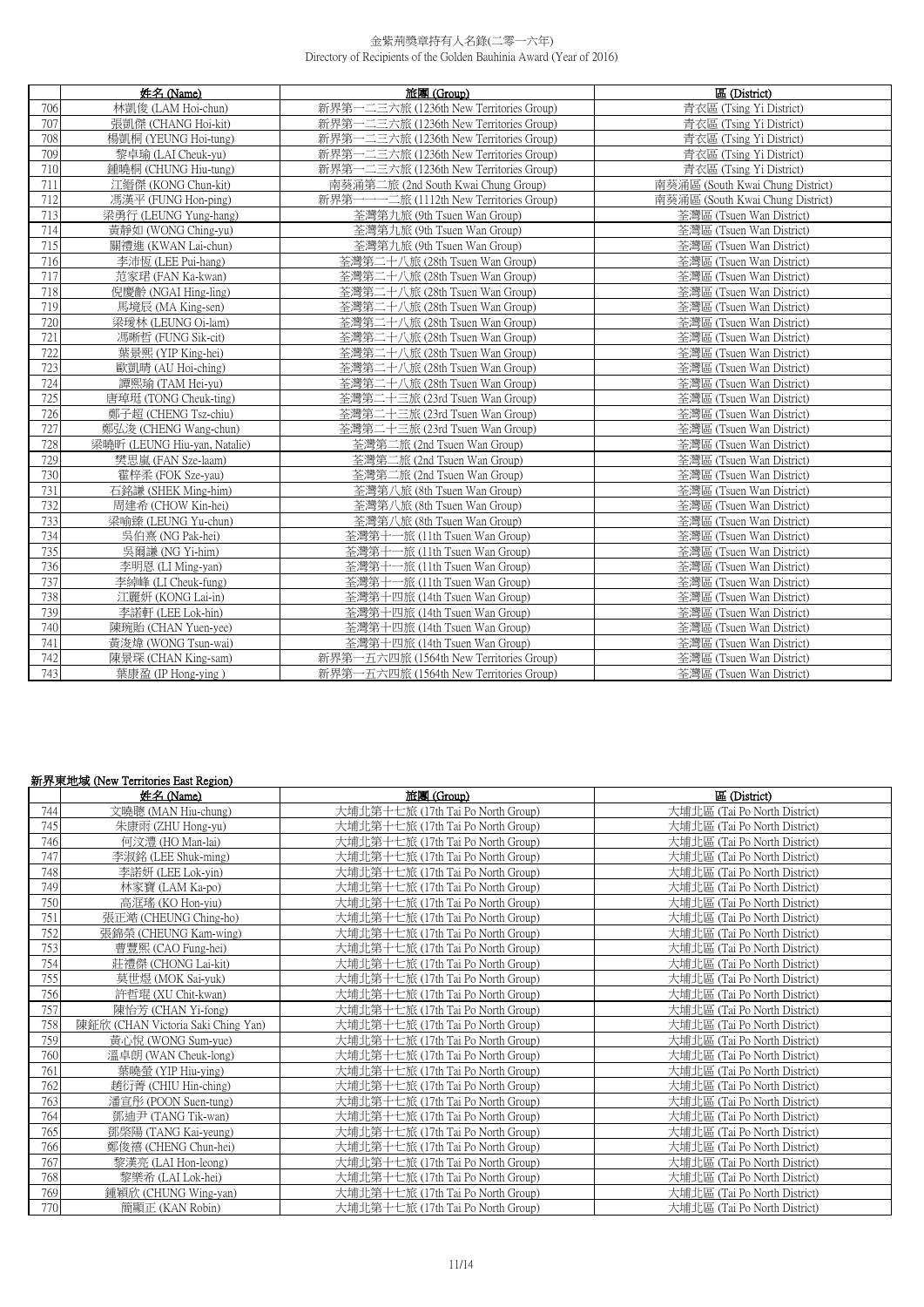|            | 姓名 (Name)                                   | 旅團 (Group)                                                                                     | 區 (District)                                                 |
|------------|---------------------------------------------|------------------------------------------------------------------------------------------------|--------------------------------------------------------------|
| 771        | 吳宣誼 (NG Suen-vi)                            | 大埔北第十八旅 (18th Tai Po North Group)                                                              | 大埔北區 (Tai Po North District)                                 |
| 772        | 胡穎芯 (WU Wing-sum)                           | 大埔北第十八旅 (18th Tai Po North Group)                                                              | 大埔北區 (Tai Po North District)                                 |
| 773        | 康芷葦 (HONG Tsz-wai)                          | 大埔北第十八旅 (18th Tai Po North Group)                                                              | 大埔北區 (Tai Po North District)                                 |
| 774        | 許洛瑤 (HU Lok-yiu)                            | 大埔北第十八旅 (18th Tai Po North Group)                                                              | 大埔北區 (Tai Po North District)                                 |
| 775        | 陳依玟 (CHAN Yee-moon)                         | 大埔北第十八旅 (18th Tai Po North Group)                                                              | 大埔北區 (Tai Po North District)                                 |
| 776        | 龐卓瑤 (PONG Cheuk-yiu)                        | 大埔北第十八旅 (18th Tai Po North Group)                                                              | 大埔北區 (Tai Po North District)                                 |
| 777        | 吳穎宜 (NG Wing-yi)<br>郭景陞 (KWOK King-sing)    | 大埔北第六旅 (6th Tai Po North Group)                                                                | 大埔北區 (Tai Po North District)                                 |
| 778<br>779 | 黃卓楠 (WONG Cheuk-nam)                        | 大埔北第六旅 (6th Tai Po North Group)<br>大埔北第六旅 (6th Tai Po North Group)                             | 大埔北區 (Tai Po North District)<br>大埔北區 (Tai Po North District) |
| 780        | 劉益楠 (LIU Yik-nam)                           | 大埔北第六旅 (6th Tai Po North Group)                                                                | 大埔北區 (Tai Po North District)                                 |
| 781        | 賴寶雯 (LAI Po-man)                            | 大埔北第六旅 (6th Tai Po North Group)                                                                | 大埔北區 (Tai Po North District)                                 |
| 782        | 余懿 (Yee Yee)                                | 大埔南第二十一旅 (21st Tai Po South Group)                                                             | 大埔南區 (Tai Po South District)                                 |
| 783        | 吳藹蒑 (NG Audrey)                             | 大埔南第二十一旅 (21st Tai Po South Group)                                                             | 大埔南區 (Tai Po South District)                                 |
| 784        | 李思萱 (Li Sze-huen Corinna)                   | 大埔南第二十一旅 (21st Tai Po South Group)                                                             | 大埔南區 (Tai Po South District)                                 |
| 785        | 邢洛溵 (YANG Lok-yan)                          | 大埔南第二十一旅 (21st Tai Po South Group)                                                             | 大埔南區 (Tai Po South District)                                 |
| 786        | 周瑩瑩 (CHOW Ying-ying)                        | 大埔南第二十一旅 (21st Tai Po South Group)                                                             | 大埔南區 (Tai Po South District)                                 |
| 787        | 郭志樂 (KWOK Chi-lok)                          | 大埔南第二十一旅 (21st Tai Po South Group)                                                             | 大埔南區 (Tai Po South District)                                 |
| 788        | 黃俊業 (WONG Chun-yip)                         | 大埔南第二十一旅 (21st Tai Po South Group)                                                             | 大埔南區 (Tai Po South District)                                 |
| 789        | 趙宏曦 (CHIU-Wang hei)                         | 大埔南第二十一旅 (21st Tai Po South Group)                                                             | 大埔南區 (Tai Po South District)                                 |
| 790<br>791 | 趙曉晴 (CHIU Hiu-ching)<br>鄭梓瑜 (CHENG Sze-yu)  | 大埔南第二十一旅 (21st Tai Po South Group)                                                             | 大埔南區 (Tai Po South District)                                 |
| 792        | 羅展翹 (LO Chin-kiu)                           | 大埔南第二十一旅 (21st Tai Po South Group)<br>大埔南第二十一旅 (21st Tai Po South Group)                       | 大埔南區 (Tai Po South District)<br>大埔南區 (Tai Po South District) |
| 793        | 羅浩銘 (LAW Ho-ming)                           | 大埔南第二十一旅 (21st Tai Po South Group)                                                             | 大埔南區 (Tai Po South District)                                 |
| 794        | 方僑浚 (FONG Kiu-chun)                         | 大埔南第十七旅 (17th Tai Po North Group)                                                              | 大埔南區 (Tai Po South District)                                 |
| 795        | 姚慶煒 (IU Hing-wai)                           | 大埔南第十七旅 (17th Tai Po North Group)                                                              | 大埔南區 (Tai Po South District)                                 |
| 796        | 梁依雯 (LEUNG Yee-man)                         | 大埔南第十七旅 (17th Tai Po North Group)                                                              | 大埔南區 (Tai Po South District)                                 |
| 797        | 梁諾晞 (LEUNG Nok-hei)                         | 大埔南第十七旅 (17th Tai Po North Group)                                                              | 大埔南區 (Tai Po South District)                                 |
| 798        | 葉字晴 (YIP Yu-ching)                          | 大埔南第十七旅 (17th Tai Po North Group)                                                              | 大埔南區 (Tai Po South District)                                 |
| 799        | 羅卓雅 (LAW Cheuk-nga)                         | 大埔南第十七旅 (17th Tai Po North Group)                                                              | 大埔南區 (Tai Po South District)                                 |
| 800        | 譚家熙 (TAN Jia-xi)                            | 大埔南第十七旅 (17th Tai Po North Group)                                                              | 大埔南區 (Tai Po South District)                                 |
| 801<br>802 | 方潤祺 (FONG Yun-ki)<br>徐雅媛 (CHUI Nga-wun)     | 大埔南第十七旅 (17th Tai Po South Group)<br>大埔南第十七旅 (17th Tai Po South Group)                         | 大埔南區 (Tai Po South District)<br>大埔南區 (Tai Po South District) |
| 803        | 嚴諾希 (YIM Nok-hei)                           | 大埔南第十七旅 (17th Tai Po South Group)                                                              | 大埔南區 (Tai Po South District)                                 |
| 804        | 蘇珮婷 (SO Pui-ting)                           | 大埔南第十七旅 (17th Tai Po South Group)                                                              | 大埔南區 (Tai Po South District)                                 |
| 805        | 郭浩賢 (KWOK Ho-yin)                           | 新界東第一六八一旅 (1681st New Territories East Group)                                                  | 大埔南區 (Tai Po South District)                                 |
| 806        | 陳柏霑 (CHAN Pak-tsim)                         | 新界東第一六八一旅 (1681st New Territories East Group)                                                  | 大埔南區 (Tai Po South District)                                 |
| 807        | 黃澔喆 (WONG Ho-chit)                          | 新界東第一六八一旅 (1681st New Territories East Group)                                                  | 大埔南區 (Tai Po South District)                                 |
| 808        | 俞鎮朗 (YU Chun-long)                          | 新界東第一零五六旅 (1056th New Territories East Group)                                                  | 大埔南區 (Tai Po South District)                                 |
| 809        | 梁悅心 (LEUNG Yuet-sum)                        | 新界東第一零五六旅 (1056th New Territories East Group)                                                  | 大埔南區 (Tai Po South District)<br>大埔南區 (Tai Po South District) |
| 810<br>811 | 梁穎然 (LEUNG Wing-yin)<br>曾紫恩 (TSANG Tsz Yan) | 新界東第一零五六旅 (1056th New Territories East Group)<br>新界東第一零五六旅 (1056th New Territories East Group) | 大埔南區 (Tai Po South District)                                 |
| 812        | 詹凱喬 (JIM Hoi-kiu)                           | 新界東第一零五六旅 (1056th New Territories East Group)                                                  | 大埔南區 (Tai Po South District)                                 |
| 813        | 謝欣桐 (TSE Yan-tung)                          | 新界東第一零五六旅 (1056th New Territories East Group)                                                  | 大埔南區 (Tai Po South District)                                 |
| 814        | 馬棨封 (MA Kai-fung)                           | 沙田北第一旅 (1st Shatin North Group)                                                                | 沙田北區 (Shatin North District)                                 |
| 815        | 陳岳鴻 (CHAN Wgok-hung)                        | 沙田北第一旅 (1st Shatin North Group)                                                                | 沙田北區 (Shatin North District)                                 |
| 816        | 萬皓陽 (MaAN Ho-yeung)                         | 沙田北第一旅 (1st Shatin North Group)                                                                | 沙田北區 (Shatin North District)                                 |
| 817        | 蔡俊杰 (CHOI Chun-kit)<br>蔡學琛 (CHOI Hok-sum)   | 沙田北第一旅 (1st Shatin North Group)<br>沙田北第一旅 (1st Shatin North Group)                             | 沙田北區 (Shatin North District)<br>沙田北區 (Shatin North District) |
| 818<br>819 | 賴俊燁 (LAI Chun-yip)                          | 沙田北第一旅 (1st Shatin North Group)                                                                | 沙田北區 (Shatin North District)                                 |
| 820        | 羅逸恆 (LAW Yat-hang)                          | 沙田北第一旅 (1st Shatin North Group)                                                                | 沙田北區 (Shatin North District)                                 |
| 821        | 羅兆焜 (LO Siu-kwan)                           | 沙田北第十九旅 (19th Shatin North Group)                                                              | 沙田北區 (Shatin North District)                                 |
| 822        | 王依雯 (WONG Yee-man)                          | 沙田北第十旅 (10th Shatin North Group)                                                               | 沙田北區 (Shatin North District)                                 |
| 823        | 施明軒 (SY Ming-hin)                           | 沙田北第十旅 (10th Shatin North Group)                                                               | 沙田北區 (Shatin North District)                                 |
| 824        | 張芷俞 (CHEUNG Tsz-yu)                         | 沙田北第十旅 (10th Shatin North Group)                                                               | 沙田北區 (Shatin North District)                                 |
| 825        | 梁境文 (LEUNG King-man)                        | 沙田北第十旅 (10th Shatin North Group)                                                               | 沙田北區 (Shatin North District)                                 |
| 826<br>827 | 周子恩 (CHAU Tsz-yan)<br>郭穎茵 (KOWK Wing-yan)   | 沙田北第五旅 (5th Shatin North Group)<br>沙田北第五旅 (5th Shatin North Group)                             | 沙田北區 (Shatin North District)<br>沙田北區 (Shatin North District) |
| 828        | 何卓軒 (HO Cheuk-hin)                          | 新界東第一五一二旅 (1512th New Territories East Group)                                                  | 沙田北區 (Shatin North District)                                 |
| 829        | 何純杰 (HO Chwen-jie)                          | 新界東第一五一二旅 (1512th New Territories East Group)                                                  | 沙田北區 (Shatin North District)                                 |
| 830        | 周永軒 (CHOW Wing-hin)                         | 新界東第一五一二旅 (1512th New Territories East Group)                                                  | 沙田北區 (Shatin North District)                                 |
| 831        | 紀詩橋 (KI Sze-kiu)                            | 新界東第一五一二旅 (1512th New Territories East Group)                                                  | 沙田北區 (Shatin North District)                                 |
| 832        | 徐朗軒 (CHUI Long-hin)                         | 新界東第一五一二旅 (1512th New Territories East Group)                                                  | 沙田北區 (Shatin North District)                                 |
| 833        | 梅傲香 (MEI Ngo-heung)                         | 新界東第一五一二旅 (1512th New Territories East Group)                                                  | 沙田北區 (Shatin North District)                                 |
| 834<br>835 | 陳安睿 (CHAN On-yui)                           | 新界東第一五一二旅 (1512th New Territories East Group)                                                  | 沙田北區 (Shatin North District)                                 |
| 836        | 陳亞琨 (CHAN Ya-kun)<br>曾子洋 (TSANG Tsz-yeung)  | 新界東第一五一二旅 (1512th New Territories East Group)<br>新界東第一五一二旅 (1512th New Territories East Group) | 沙田北區 (Shatin North District)<br>沙田北區 (Shatin North District) |
| 837        | 黃卓琳 (WONG Cheuk-lam)                        | 新界東第一五一二旅 (1512th New Territories East Group)                                                  | 沙田北區 (Shatin North District)                                 |
| 838        | 黃曉豐 (WONG Hiu-fung)                         | 新界東第一五一二旅 (1512th New Territories East Group)                                                  | 沙田北區 (Shatin North District)                                 |
| 839        | 郭浩文 (KWOK Ho-man)                           | 沙田西第十旅 (10th Shatin West Group)                                                                | 沙田西區 (Shatin West District)                                  |
| 840        | 葉蕎 (IP Qi)                                  | 沙田西第十旅 (10th Shatin West Group)                                                                | 沙田西區 (Shatin West District)                                  |
| 841        | 鄧暐迅 (TANG Wai-shun)                         | 沙田西第三十七旅 (37th Shatin West Group)                                                              | 沙田西區 (Shatin West District)                                  |
| 842        | 朱浩哲 (CHU Ho-chit)                           | -零旅 (1110th New Territories East Group)<br>新界東第一一-                                             | 沙田西區 (Shatin West District)                                  |
| 843        | 俞超雄 (YU Chui-hung)                          | 新界東第一一-<br>-零旅 (1110th New Territories East Group)                                             | 沙田西區 (Shatin West District)                                  |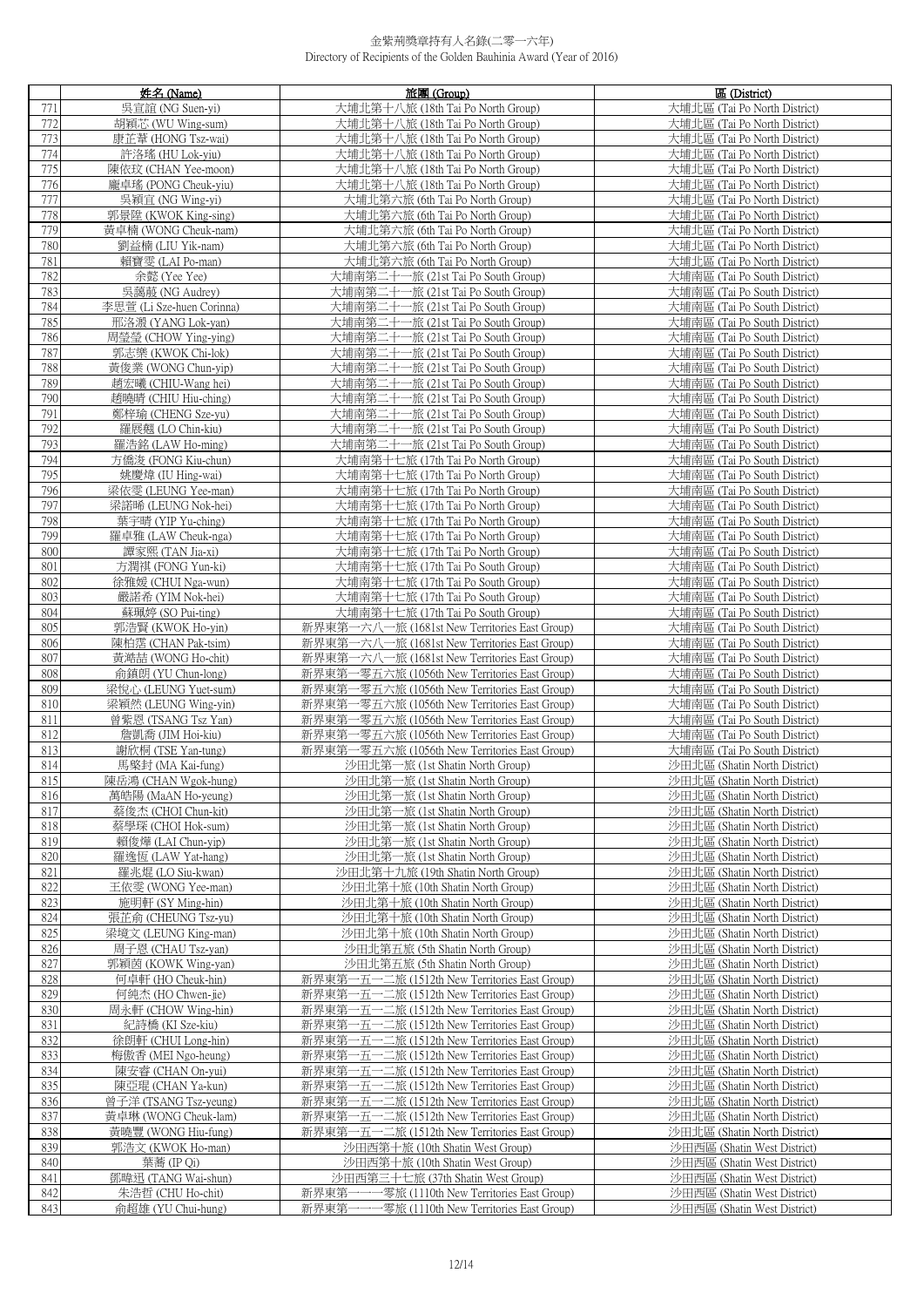|            | 姓名 (Name)                                  | 旅團 (Group)                                                                                     | 區 (District)                                                 |
|------------|--------------------------------------------|------------------------------------------------------------------------------------------------|--------------------------------------------------------------|
| 844        | 楊樂知 (YEUNG Lok-chi)                        | 新界東第<br>-零旅 (1110th New Territories East Group)                                                | 沙田西區 (Shatin West District)                                  |
| 845        | 羅嘉言 (LO Ka-vin)                            | -----零旅 (1110th New Territories East Group)<br>新界東第-                                           | 沙田西區 (Shatin West District)                                  |
| 846        | 關晞勤 (KWAN Hei-kan)                         | 新界東第一一一零旅 (1110th New Territories East Group)                                                  | 沙田西區 (Shatin West District)                                  |
| 847        | 王焌洛 (WONG Chun-lok)                        | 新界東第一四九四旅 (1494th New Territories East Group)                                                  | 沙田西區 (Shatin West District)                                  |
| 848<br>849 | 沈皓明 (SHUM Hoi-ming)<br>胡偉傑 (WOO Wai-kit)   | 新界東第一四九四旅 (1494th New Territories East Group)<br>新界東第一四九四旅 (1494th New Territories East Group) | 沙田西區 (Shatin West District)<br>沙田西區 (Shatin West District)   |
| 850        | 許漢陞 (HUI Hon-sing)                         | 新界東第一四九四旅 (1494th New Territories East Group)                                                  | 沙田西區 (Shatin West District)                                  |
| 851        | 陳柏熹 (CHAN Pak-hei)                         | 新界東第一四九四旅 (1494th New Territories East Group)                                                  | 沙田西區 (Shatin West District)                                  |
| 852        | 蔡俊揚 (CHOI Chun-yeung)                      | 新界東第一四九四旅 (1494th New Territories East Group)                                                  | 沙田西區 (Shatin West District)                                  |
| 853        | 伍穎心 (NG Wing-sum)                          | 沙田東第八旅 (8th Shatin East Group)                                                                 | 沙田東區 (Shatin East District)                                  |
| 854        | 余東浩 (YUE Tung-ho)                          | 沙田東第八旅 (8th Shatin East Group)                                                                 | 沙田東區 (Shatin East District)                                  |
| 855        | 李穎朗 (LEE Wing-long)                        | 沙田東第八旅 (8th Shatin East Group)                                                                 | 沙田東區 (Shatin East District)                                  |
| 856<br>857 | 陳珈晞 (CHAN Ka-hei)<br>劉蔚霖 (LAU Wai-lam)     | 沙田東第八旅 (8th Shatin East Group)<br>沙田東第八旅 (8th Shatin East Group)                               | 沙田東區 (Shatin East District)<br>沙田東區 (Shatin East District)   |
| 858        | 關映睿 (KWAN Ying-yui)                        | 沙田東第八旅 (8th Shatin East Group)                                                                 | 沙田東區 (Shatin East District)                                  |
| 859        | 刁桓熙 (TIU Wun-hei)                          | 沙田東第三十六旅 (36th Shatin East Group)                                                              | 沙田東區 (Shatin East District)                                  |
| 860        | 李晉熙 (LI Chun-hei)                          | 沙田東第三十六旅 (36th Shatin East Group)                                                              | 沙田東區 (Shatin East District)                                  |
| 861        | 林紀君 (LAM Kei-kwan)                         | 沙田東第三十六旅 (36th Shatin East Group)                                                              | 沙田東區 (Shatin East District)                                  |
| 862        | 梁詠朗 (LEUNG Wing-long)                      | 沙田東第三十六旅 (36th Shatin East Group)                                                              | 沙田東區 (Shatin East District)                                  |
| 863        | 許俊明 (HUI Chun-ming)                        | 沙田東第三十六旅 (36th Shatin East Group)                                                              | 沙田東區 (Shatin East District)                                  |
| 864<br>865 | 郭爾文 (KWOK Yi-Man)<br>楊禮澄 (YEUNG Lai-ching) | 沙田東第三十六旅 (36th Shatin East Group)<br>沙田東第三十六旅 (36th Shatin East Group)                         | 沙田東區 (Shatin East District)<br>沙田東區 (Shatin East District)   |
| 866        | 趙海鈞 (CHIU Hoi-kwan)                        | 沙田東第三十六旅 (36th Shatin East Group)                                                              | 沙田東區 (Shatin East District)                                  |
| 867        | 霍駿森 (FOK Chun-sum)                         | 沙田東第三十六旅 (36th Shatin East Group)                                                              | 沙田東區 (Shatin East District)                                  |
| 868        | 戴熹敏 (TAI Hei-man)                          | 沙田東第三十六旅 (36th Shatin East Group)                                                              | 沙田東區 (Shatin East District)                                  |
| 869        | 何晉東 (HO Chun-tung)                         | 沙田南第十六旅 (16th Shatin South Group)                                                              | 沙田南區 (Shatin South District)                                 |
| 870        | 吳學澆 (NG Hok-yiu)                           | 沙田南第十六旅 (16th Shatin South Group)                                                              | 沙田南區 (Shatin South District)                                 |
| 871        | 林樂軒 (LAM Lok-hin)                          | 沙田南第十六旅 (16th Shatin South Group)                                                              | 沙田南區 (Shatin South District)                                 |
| 872        | 胡柏霖 (WU Pak-lam)                           | 沙田南第十六旅 (16th Shatin South Group)                                                              | 沙田南區 (Shatin South District)                                 |
| 873<br>874 | 唐森 (TONG Sam)<br>劉肇麒 (LAU Siu-ki)          | 沙田南第十六旅 (16th Shatin South Group)<br>沙田南第十六旅 (16th Shatin South Group)                         | 沙田南區 (Shatin South District)<br>沙田南區 (Shatin South District) |
| 875        | 孫偉洛 (SUEN Wai-lok)                         | 沙田南第三十旅 (30th Shatin South Group)                                                              | 沙田南區 (Shatin South District)                                 |
| 876        | 何詠熙 (HO Wing-hei)                          | 沙田南第五十九旅 (59th Shatin South Group)                                                             | 沙田南區 (Shatin South District)                                 |
| 877        | 莊清華 (CHONG Ching-wa)                       | 沙田南第五十九旅 (59th Shatin South Group)                                                             | 沙田南區 (Shatin South District)                                 |
| 878        | 曾懷玄 (TSANG Wai-yuen)                       | 沙田南第五十九旅 (59th Shatin South Group)                                                             | 沙田南區 (Shatin South District)                                 |
| 879        | 黎振宇 (LAI Chun-yu)                          | 沙田南第五十九旅 (59th Shatin South Group)                                                             | 沙田南區 (Shatin South District)                                 |
| 880<br>881 | 關家曦 (KWAN Ka-hei)<br>曹民軒 (CHO Man-hin)     | 沙田南第五十九旅 (59th Shatin South Group)<br>新界東第一六七八旅 (1678th New Territories East Group)            | 沙田南區 (Shatin South District)<br>沙田南區 (Shatin South District) |
| 882        | 梁子悅 (LEUNG Tsz-yuet)                       | 新界東第一六七八旅 (1678th New Territories East Group)                                                  | 沙田南區 (Shatin South District)                                 |
| 883        | 陳德軒 (CHAN Tak-hin)                         | 新界東第一六七八旅 (1678th New Territories East Group)                                                  | 沙田南區 (Shatin South District)                                 |
| 884        | 葉緯綸 (Jensen YIP)                           | 新界東第一六七八旅 (1678th New Territories East Group)                                                  | 沙田南區 (Shatin South District)                                 |
| 885        | 冼俊廷 (SIN Chun-ting)                        | 新界東第一四六零旅 (1460th New Territories East Group)                                                  | 沙田南區 (Shatin South District)                                 |
| 886        | 葉婉儀 (YIP Yuen-yee)                         | 璧峰第七旅 (7th Pik Fung Group)                                                                     | 壁峰區 (Pik Fung District)                                      |
| 887        | 李璐 (LEE Lo)                                | 璧峰第十六旅 (16th Pik Fung Group)                                                                   | 壁峰區 (Pik Fung District)                                      |
| 888<br>889 | 馬浩翔 (MA Ho-cheung)<br>曾凱欣 (TSANG Hoi-yan)  | 璧峰第十六旅 (16th Pik Fung Group)<br>璧峰第十六旅 (16th Pik Fung Group)                                   | 壁峰區 (Pik Fung District)<br>壁峰區 (Pik Fung District)           |
| 890        | 仇詠諾 (CHAU Wing-nok)                        | 璧峰第六旅 (6th Pik Fung Group)                                                                     | 壁峰區 (Pik Fung District)                                      |
| 891        | 王慧林 (WONG Wai-lam)                         | 璧峰第六旅 (6th Pik Fung Group)                                                                     | 壁峰區 (Pik Fung District)                                      |
| 892        | 李肖英 (LEE Chiu-ving)                        | 璧峰第六旅 (6th Pik Fung Group)                                                                     | 壁峰區 (Pik Fung District)                                      |
| 893        | 梁楚堃 (LEUNG Cho-kwan)                       | 璧峰第六旅 (6th Pik Fung Group)                                                                     | 壁峰區 (Pik Fung District)                                      |
| 894        | 劉嘉熹 (LAU Ka-hei)                           | 璧峰第六旅 (6th Pik Fung Group)                                                                     | 壁峰區 (Pik Fung District)                                      |
| 895<br>896 | 黎籽希 (LAI Tsz-hei)<br>丁仲熙 (TING Chung-hei)  | 璧峰第六旅 (6th Pik Fung Group)<br>雙魚第二十五旅 (25th Sheung Yue Group)                                  | 壁峰區 (Pik Fung District)<br>雙魚區 (Sheung Yue District)         |
| 897        | 彭柔瑋 (PENG Yau-wai)                         | 雙魚第二十五旅 (25th Sheung Yue Group)                                                                | 雙魚區 (Sheung Yue District)                                    |
| 898        | 雷珺稀 (LOUIE Kwan-hei)                       | 雙魚第二十五旅 (25th Sheung Yue Group)                                                                | 雙魚區 (Sheung Yue District)                                    |
| 899        | 趙嘉淋 (CHIU Ka-lam)                          | 雙魚第二十五旅 (25th Sheung Yue Group)                                                                | 雙魚區 (Sheung Yue District)                                    |
| 900        | 羅詩柔 (LO Sze-yau)                           | 雙魚第二十五旅 (25th Sheung Yue Group)                                                                | 雙魚區 (Sheung Yue District)                                    |
| 901        | 譚靜怡 (TAM Ching-yi)                         | 雙魚第二十五旅 (25th Sheung Yue Group)                                                                | 雙魚區 (Sheung Yue District)                                    |
| 902<br>903 | 尹斯灝 (WAN Sze-ho)<br>王景輝 (WANG King-fai)    | 雙魚第二十旅 (20th Sheung Yue Group)<br>雙魚第二十旅 (20th Sheung Yue Group)                               | 雙魚區 (Sheung Yue District)<br>雙魚區 (Sheung Yue District)       |
| 904        | 王綽然 (WONG Cheuk-yin Euginia)               | 雙魚第二十旅 (20th Sheung Yue Group)                                                                 | 雙魚區 (Sheung Yue District)                                    |
| 905        | 陳景明 (CHAN King-ming)                       | 雙魚第二十旅 (20th Sheung Yue Group)                                                                 | 雙魚區 (Sheung Yue District)                                    |
| 906        | 劉凱婷 (LAU Hoi-ting)                         | 雙魚第二十旅 (20th Sheung Yue Group)                                                                 | 雙魚區 (Sheung Yue District)                                    |
| 907        | 譚穎燁 (TAM Wing-ip)                          | 雙魚第二十旅 (20th Sheung Yue Group)                                                                 | 雙魚區 (Sheung Yue District)                                    |
| 908        | 伍家熙 (NG Ka-hei)                            | 雙魚第五旅 (5th Sheung Yue Group)                                                                   | 雙魚區 (Sheung Yue District)                                    |
| 909<br>910 | 何恭丞 (HO Kung-shing)<br>何銘琛 (HO Ming-sum)   | 雙魚第五旅 (5th Sheung Yue Group)<br>雙魚第五旅 (5th Sheung Yue Group)                                   | 雙魚區 (Sheung Yue District)<br>雙魚區 (Sheung Yue District)       |
| 911        | 吳文軒 (NG Man-hin)                           | 雙魚第五旅 (5th Sheung Yue Group)                                                                   | 雙魚區 (Sheung Yue District)                                    |
| 912        | 李偉傑 (LI Wai-kit)                           | 雙魚第五旅 (5th Sheung Yue Group)                                                                   | 雙魚區 (Sheung Yue District)                                    |
| 913        | 杜德輝 (TO Tak-fai)                           | 雙魚第五旅 (5th Sheung Yue Group)                                                                   | 雙魚區 (Sheung Yue District)                                    |
| 914        | 林承祖 (LAM Shing-cho)                        | 雙魚第五旅 (5th Sheung Yue Group)                                                                   | 雙魚區 (Sheung Yue District)                                    |
| 915        | 袁智琛 (YUEN Chi-sum)                         | 雙魚第五旅 (5th Sheung Yue Group)                                                                   | 雙魚區 (Sheung Yue District)                                    |
| 916        | 張梓杰 (ZHANG Tsz-kit)                        | 雙魚第五旅 (5th Sheung Yue Group)                                                                   | 雙魚區 (Sheung Yue District)                                    |